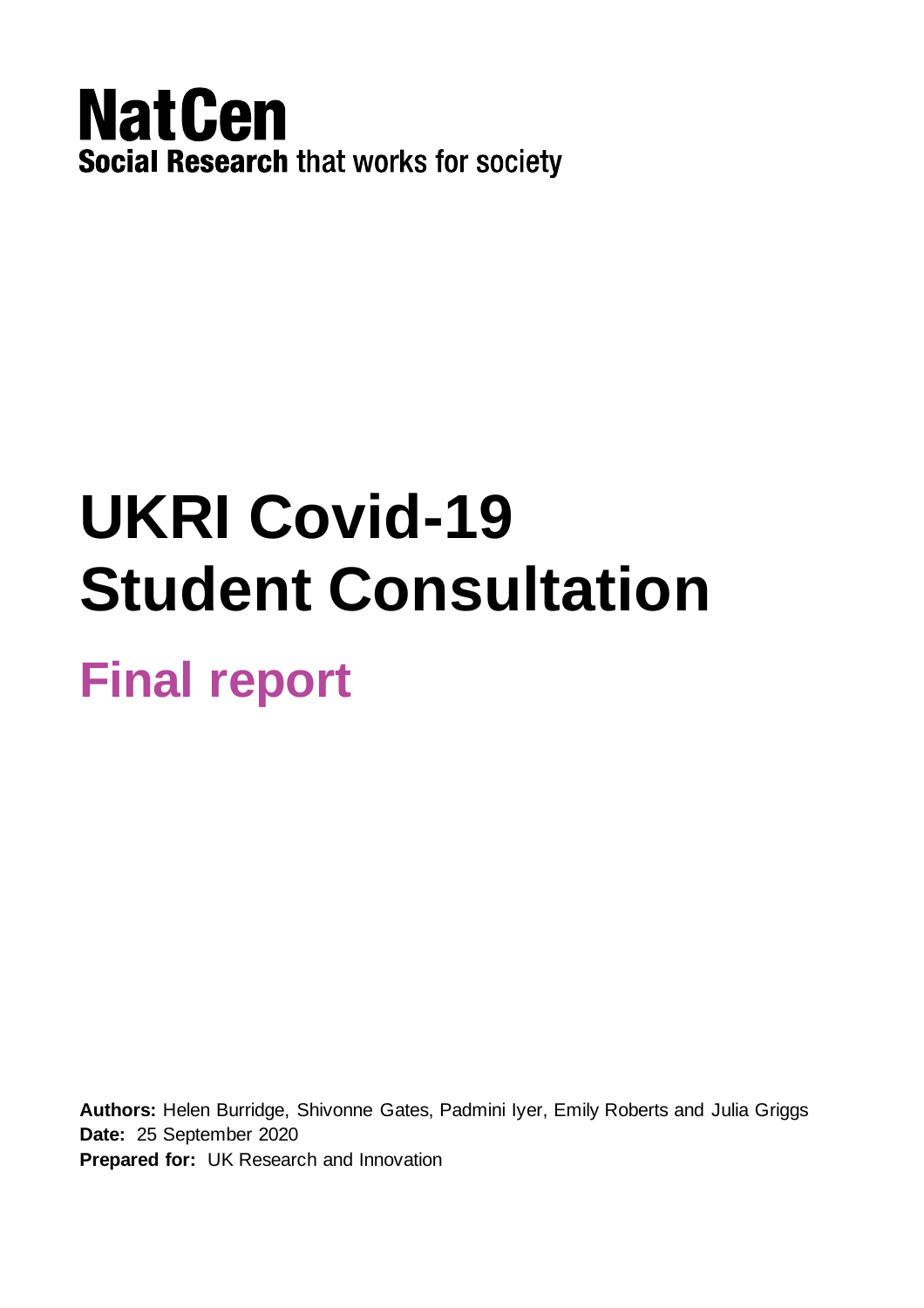# **Table of Contents**

| 1              |                                                               | 3              |
|----------------|---------------------------------------------------------------|----------------|
| 1.1            |                                                               |                |
| 1.2            | <b>Methods</b>                                                |                |
| 1.3            |                                                               |                |
| $\overline{2}$ | <b>Findings</b>                                               | 7              |
| 2.1            |                                                               |                |
|                |                                                               | $\overline{7}$ |
|                |                                                               | 10             |
| 2.2            |                                                               | 12             |
|                |                                                               | 12             |
|                |                                                               | 16             |
| 2.3            |                                                               | 17             |
|                |                                                               | 17             |
|                |                                                               | 19             |
|                |                                                               | 20             |
|                |                                                               | 20             |
|                |                                                               | 21             |
| 2.4            | Experiences and views of UKRI's funded extension policy       | 22             |
|                | 2.4.1 Communications about the funded extension policy        | 22             |
|                |                                                               | 23             |
|                |                                                               | 23             |
|                |                                                               | 26             |
| 3              |                                                               | 27             |
| 3.1            |                                                               | 27             |
|                |                                                               | 27             |
|                |                                                               | 27             |
|                | 3.1.3 Communications about UKRI's funded extension policy     | 28             |
|                | 3.1.4 Views and experiences of UKRI's funded extension policy | 29             |
| 3.2            |                                                               | 30             |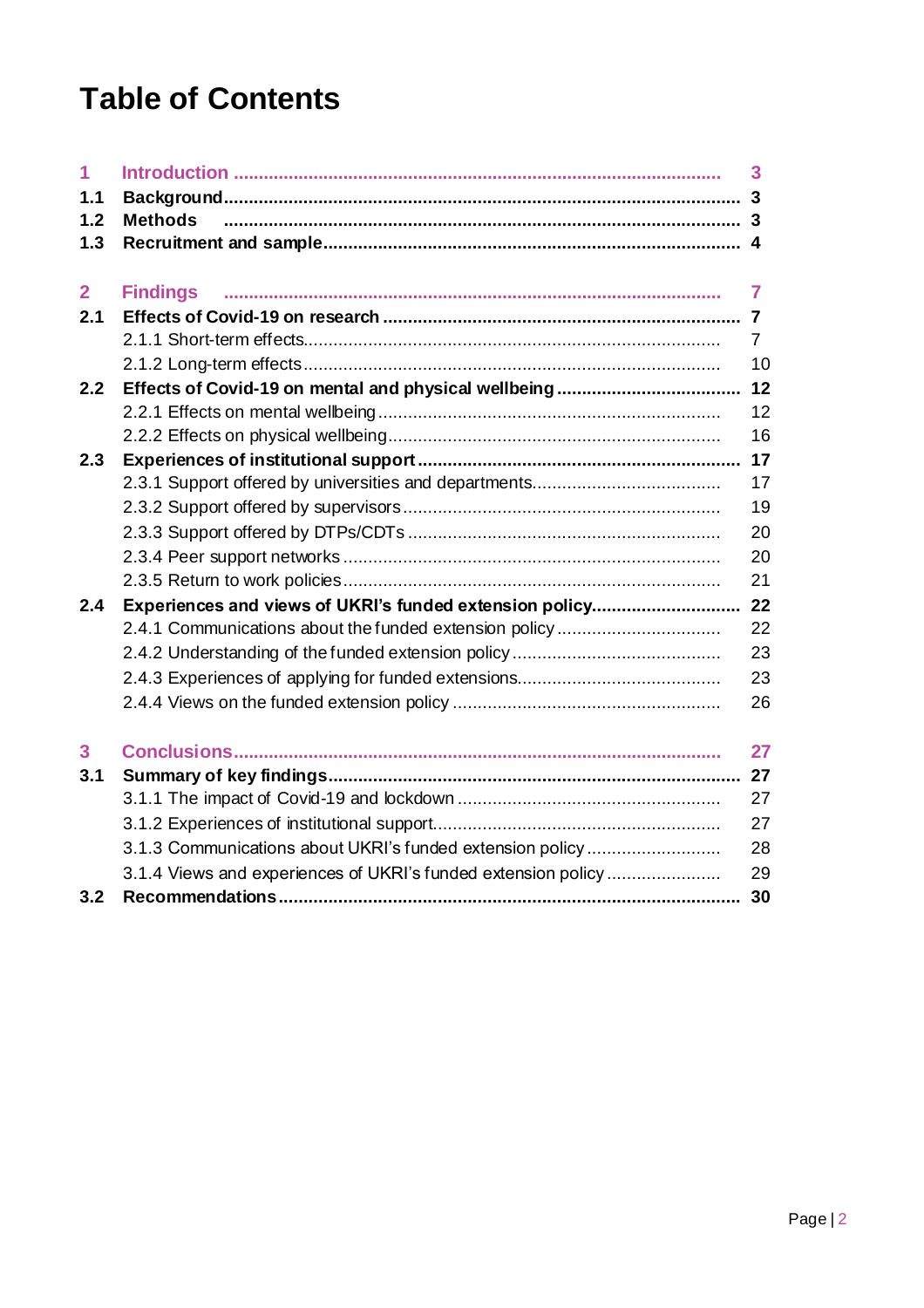# <span id="page-2-0"></span>**1 Introduction**

# <span id="page-2-1"></span>1.1 Background

Universities in the UK have been significantly affected by the Covid-19 pandemic and associated lockdown measures since March 2020. In recognition of the challenges faced by doctoral students during the pandemic, in April 2020, UK Research and Innovation (UKRI) announced that additional funding was being made available to fund extensions of up to six months for UKRI-funded final year doctoral students. These were available to students whose work had been disrupted by Covid-19 and accompanying restrictions. The funded extension policy specifically aims to mitigate disruption for students due to submit their thesis between March 2020 and March 2021. Requests for funded extensions for doctoral students submitting after March 2021 would be assessed on a case-by-case basis and funded in the first instance through grant underspend.

NatCen Social Research (NatCen) was commissioned by UKRI to conduct a qualitative study to understand doctoral students' awareness and experiences of the funded extension policy. The aims of the study were to understand:

- how Covid-19 has affected students' doctoral research and wellbeing
- mitigating strategies and support offered by doctoral students' institutions
- how the funded extension policy was communicated to doctoral students from UKRI, their institution and through other channels
- how the funded extension policy is being implemented in doctoral students' institutions

We provide a brief overview of the study methods (Section 1.2) and details of recruitment methods and achieved sample below (Section 1.3). We then present findings from the study in Chapter 2 according to four key areas: the effects of Covid-19 on students' doctoral research (2.1), the effects of Covid-19 on students' mental and physical wellbeing (2.2), students' experiences of institutional support (2.3) and students' experiences and views of UKRI's funded extension policy (2.4). In Chapter 3, we draw together key findings and recommendations from the study.

# <span id="page-2-2"></span>1.2 Methods

We conducted nine online focus groups with UKRI-funded doctoral students between July and August 2020. Focus groups were conducted online using Zoom video conferencing software. Each focus group was moderated by two researchers: a lead facilitator guiding the discussion, and a co facilitator taking notes and providing technical support where needed. All focus groups were audio recorded and transcribed verbatim; students' informed consent for participation and the use of their anonymised data was sought before recording started. Ethical approval for the study was granted by NatCen's Research Ethics Committee.

While focus groups were the primary mode of data collection, individual interviews were offered to students who were unable to participate in an online group discussion (e.g. due to support needs), and students who preferred to discuss their experiences individually rather than in a group context. We conducted four interviews; these were conducted one-to-one via Zoom or by telephone and were also audio recorded and transcribed verbatim.

Page | 3 Data from focus groups and interviews were managed and analysed using an inductive and deductive approach to thematic coding and analysis. This involved identifying key themes of interest and drawing out any unanticipated themes that emerged from the data. We also conducted subgroup analysis according to key sampling characteristics (see Section 1.3 for more details).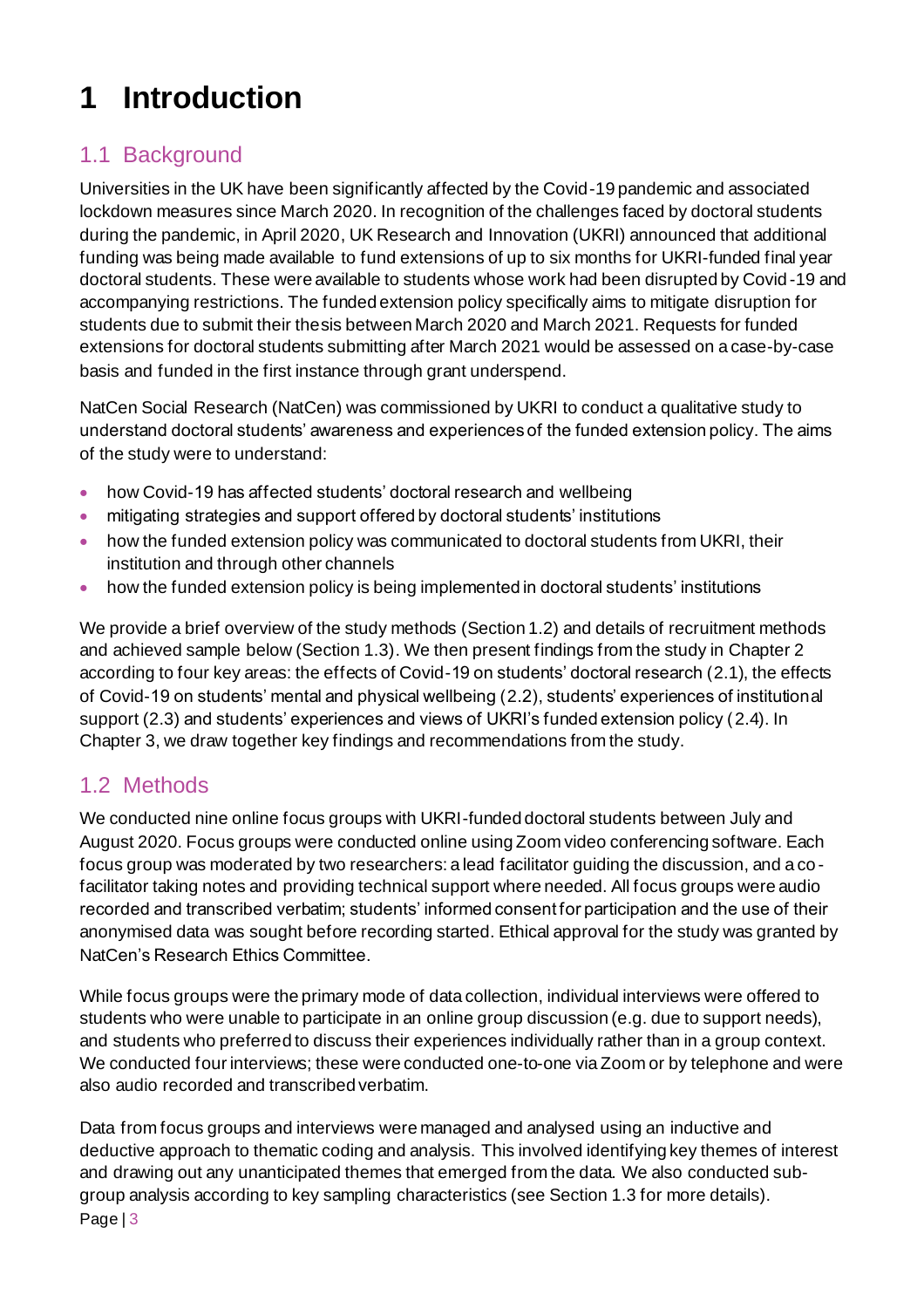### <span id="page-3-0"></span>1.3 Recruitment and sample

In order to include a range of students in the study, NatCen and UKRI agreed a purposive sampling frame based on the following primary sampling characteristics:

- Year of study (first year/mid-phase or final year)
- Discipline (Science, Technology, Engineering and Mathematics (STEM) or non-STEM)<sup>1</sup>
- Research mode (laboratory-based, involving fieldwork/data collection or desk-based)

We also aimed to capture a spread of students according to secondary sampling characteristics:

- Institution type (Russell Group and non-Russell Group)
- **Gender**
- Ethnicity
- **Disability**
- Age
- Caring responsibilities

UKRI sent invitation and reminder emails to a total of 914 students in July and August 2020. Students were asked to complete a short online screening questionnaire to allow NatCen to schedule focus groups based on students' availability and to include a range of students based on primary and secondary sampling criteria<sup>2</sup>. Seventy-six students expressed an interest in participating in the study<sup>3</sup>, representing an 8 per cent response rate[. Table 1](#page-3-1) presents a breakdown of participant eligibility among these 76 students.

#### <span id="page-3-1"></span>**Table 1: Student eligibility for study**

| <b>Eligibility</b>                                 | <b>Number of students</b> |
|----------------------------------------------------|---------------------------|
| Eligible – invited to participate in a focus group | 54                        |
| Eligible – invited to participate in an interview  |                           |
| Eligible – not invited to participate <sup>4</sup> |                           |
| Ineligible – screened out <sup>5</sup>             | 10                        |
| Total                                              | 76                        |

Of the 58 students invited to participate in the study, 42 students attended focus groups and 4 students were interviewed, leading to an achieved sample of 46 students. This is just under the planned sample size for the study (48 to 64 students, based on 8 focus groups with 6 to 8 students each).

<sup>&</sup>lt;sup>1</sup> The sample contacted by UKRI consisted of a 75:25 STEM / non-STEM split, to broadly reflect the split of UKRI funding via STEM research councils (74%) and non-STEM research councils (21%). Calculated using 'Studentships – proportion and awardees', available fro[m https://www.ukri.org/about-us/equality-diversity-and](https://www.ukri.org/about-us/equality-diversity-and-inclusion/diversity-data/)[inclusion/diversity-data/](https://www.ukri.org/about-us/equality-diversity-and-inclusion/diversity-data/).

 $\sqrt[2]{2864}$  students were initially contacted by UKRI in mid-July 2020. Due to a low response rate from final year students, UKRI contacted a further 50 final year students (i.e. students due to submit between March 2020 and March 2021) in August 2020. Due to time constraints, these students were not asked to complete a screening questionnaire, but contacted NatCen directly to express an interest in the study. Two final year students contacted NatCen during this additional recruitment phase, representing a four per cent response rate. <sup>3</sup>73 students completed the screening questionnaire; three students contacted NatCen directly (without completing the screening questionnaire) during the additional recruitment phase.

<sup>4</sup> Not invited to participate as they were unavailable for scheduled focus groups during the fieldwork period.

<sup>5</sup> Not aware of the funded extension policy prior to the study, and notified they were not eligible to participate.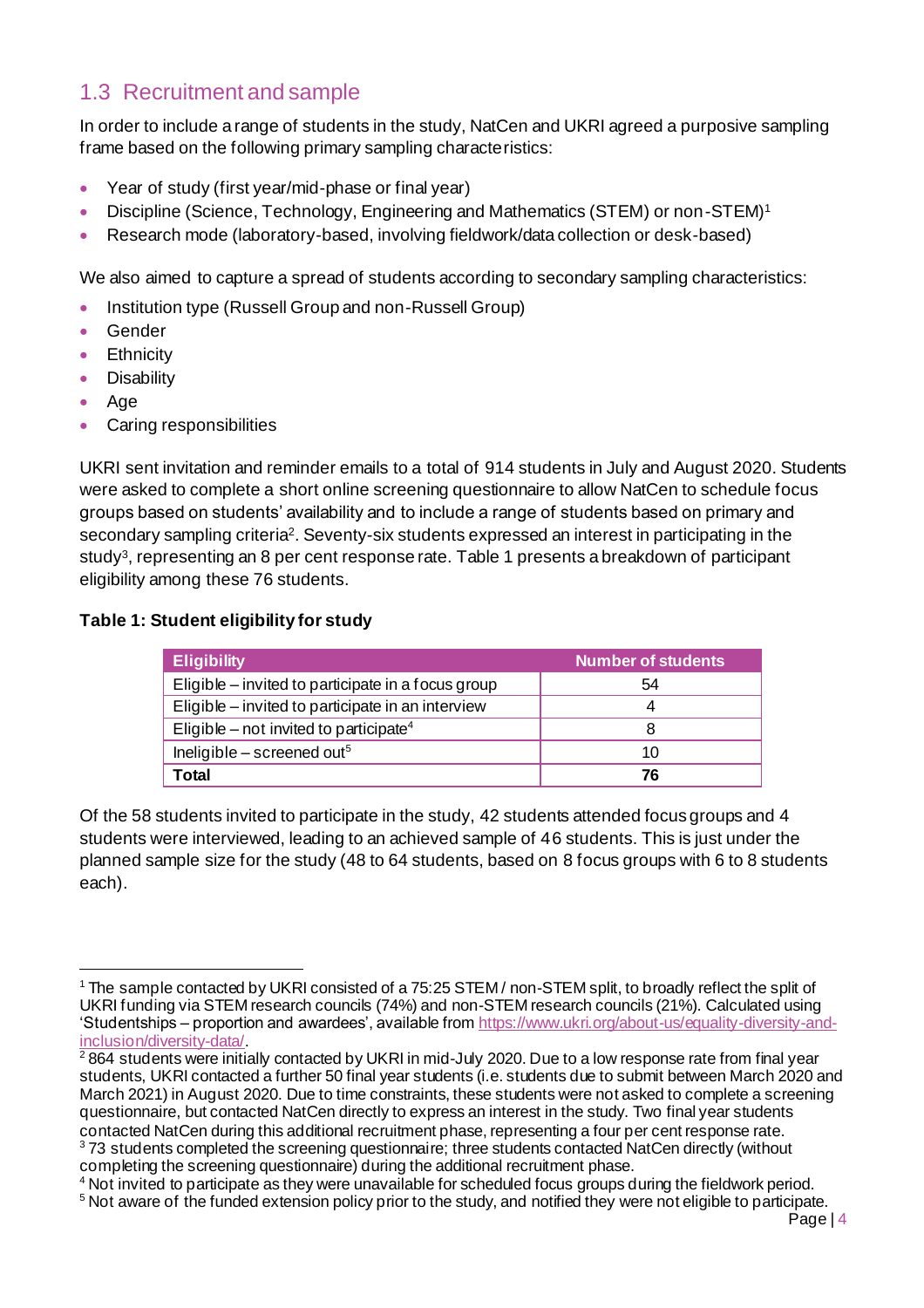presents a breakdown of the achieved sample by year of study and discipline. The largest group represented in the study are STEM first year/mid-phase students (39 per cent), followed by non-STEM first year/mid-phase students (33 per cent). As this indicates, the majority of students who participated in the study were in their first year or mid-phase of their doctoral research (72 per cent), with final year students accounting for 28 per cent of the achieved sample. While we did not initially anticipate lower participation rates from final year students, this may reflect:

- **Availability**: students were defined as being in their final year if they were originally due to submit their thesis between March 2020 and March 2021. Assuming those due to submit in March 2020 had received six-month funded extensions, many final year students would have been at a crucial stage of their work at the time of the study (i.e. one to two months prior to their submission date).
- **Motivation**: as final year students were automatically eligible for funded extensions (and therefore may have had less complex experiences than students at earlier stages), they may have been less interested in participating in the study.

#### **Table 2: Achieved sample by year of study and discipline**

|                       | <b>First year / mid-phase</b> | <b>Final year</b> | <b>Total</b> |
|-----------------------|-------------------------------|-------------------|--------------|
| STEM <sup>6</sup>     |                               |                   | 26           |
| Non-STEM <sup>7</sup> |                               |                   |              |
| Total                 | 33                            |                   | 46           |

[Table 3](#page-4-0) presents the achieved secondary sampling characteristics compared with available data on all UKRI students from 2016-17 to 2018-19.<sup>8</sup> The study sample includes a higher proportion of students from the following groups: students at non-Russell group universities, female students, Black, Asian and minority ethnic (BAME) students, students with disabilities and students aged 40 and over. [Table 4](#page-5-0) presents a more detailed breakdown of the achieved sample by secondary sampling characteristics.

<span id="page-4-0"></span>

|  | Table 3: Comparison of study sample with UKRI student population, 2016-17 to 2019-20 |
|--|--------------------------------------------------------------------------------------|
|  |                                                                                      |

|                                          | <b>Study</b><br>sample (%) | <b>UKRI student population (%)</b> |         |         |
|------------------------------------------|----------------------------|------------------------------------|---------|---------|
| <b>Sampling characteristics</b>          |                            | 2016-17                            | 2017-18 | 2019-20 |
| Attending a non-Russell Group university | 44                         | 21                                 | 22      | 22      |
| Female                                   | 54                         | 41                                 | 42      | 42      |
| <b>BAME</b> 910                          | 33                         |                                    | 9       |         |
| Disability                               | 15                         | 5                                  | 6       |         |
| Aged under 30                            | 50                         | 82                                 | 83      | 83      |
| Aged over 41                             | 20                         |                                    |         |         |
| Caring responsibilities                  |                            | n/d                                | n/d     | n/d     |

<sup>&</sup>lt;sup>6</sup> Funded by Biotechnology and Biological Sciences Research Council (BBSRC), Engineering and Physical Sciences Research Council (EPSRC), Medical Research Council (MRC), Natural Environment Research Council (NERC), or Science and Technology Facilities Council (STFC).

<sup>&</sup>lt;sup>7</sup> Funded by Arts and Humanities Research Council (AHRC) or Economic and Social Research Council (ESRC).

<sup>8</sup> 'Studentships – proportion and awardees', available fro[m https://www.ukri.org/about-us/equality-diversity-and](https://www.ukri.org/about-us/equality-diversity-and-inclusion/diversity-data/)[inclusion/diversity-data/](https://www.ukri.org/about-us/equality-diversity-and-inclusion/diversity-data/). Additional data on research organisations (used for Russell Group analysis) provided by UKRI.

<sup>&</sup>lt;sup>9</sup> Including those who entered self-described ethnic categories.

<sup>&</sup>lt;sup>10</sup> Between 22 and 25 per cent of students in the overall UKRI population did not disclose their ethnicity. A slightly higher proportion in the overall UKRI student population identify as White (60 – 62 per cent) compared to the study sample (56 per cent).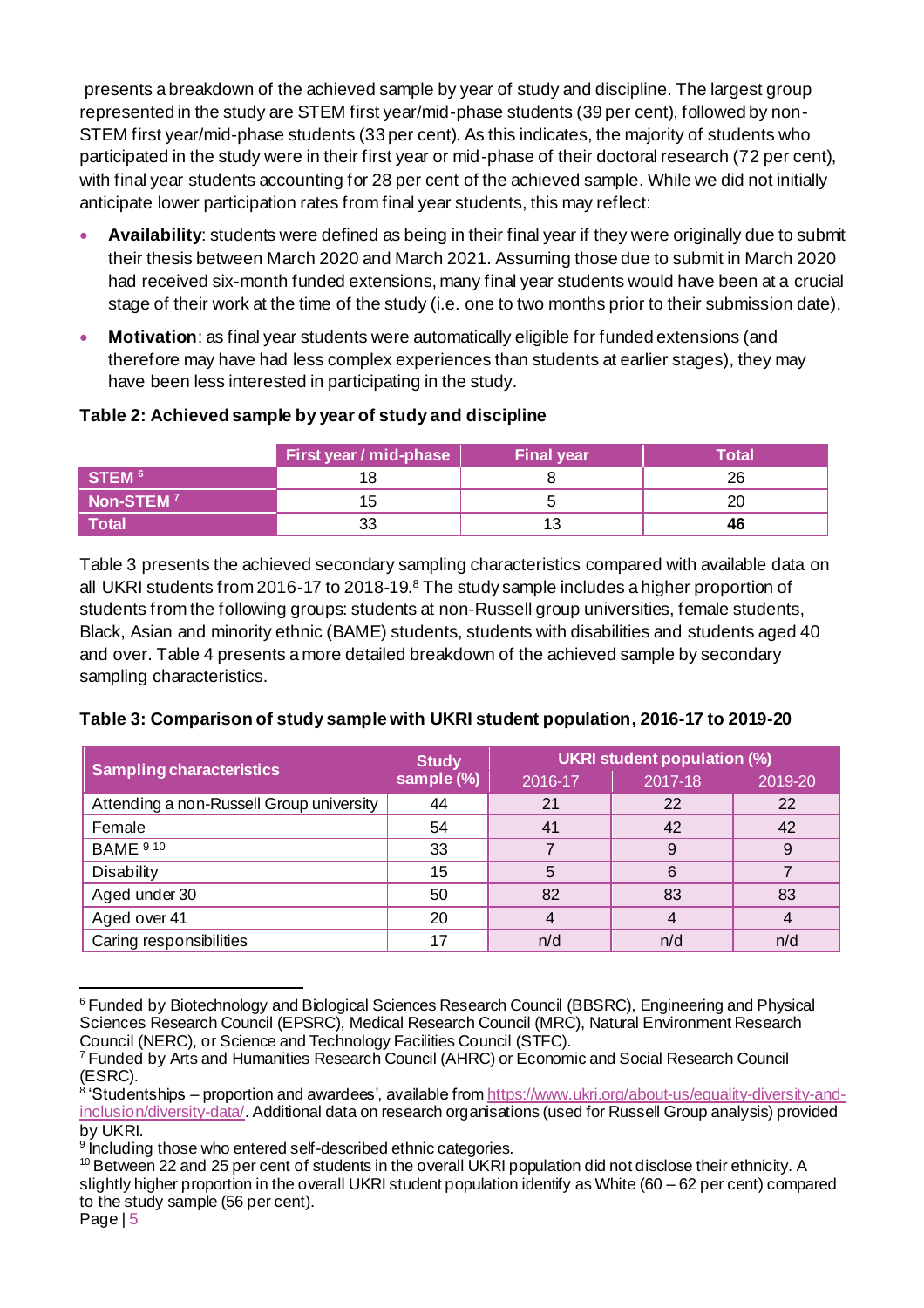#### <span id="page-5-0"></span>**Table 4: Achieved sample by secondary sampling characteristics<sup>11</sup>**

|                                            | n              | $\frac{9}{6}$ |  |
|--------------------------------------------|----------------|---------------|--|
| <b>Institution type</b>                    |                |               |  |
| <b>Russell Group</b>                       | 26             | 56.5          |  |
| Non-Russell Group                          | 20             | 43.5          |  |
| <b>Gender</b>                              |                |               |  |
| Female                                     | 25             | 54.3          |  |
| Male                                       | 20             | 43.5          |  |
| Prefer to self-describe <sup>12</sup>      | 1              | 2.2           |  |
| <b>Ethnicity</b>                           |                |               |  |
| Asian or Asian British                     | 3              | 6.5           |  |
| Black, African, Caribbean or Black British | 5              | 10.9          |  |
| Mixed or multiple ethnic groups            | $\overline{2}$ | 4.3           |  |
| White                                      | 26             | 56.5          |  |
| Prefer to self-describe <sup>13</sup>      | 6              | 13.0          |  |
| No response                                | $\overline{4}$ | 8.7           |  |
| <b>Disability</b>                          |                |               |  |
| Yes                                        | $\overline{7}$ | 15.2          |  |
| <b>No</b>                                  | 34             | 73.9          |  |
| No response                                | 5              | 10.9          |  |
| Age                                        |                |               |  |
| 25 or under                                | 8              | 17.4          |  |
| $26 - 30$                                  | 15             | 32.6          |  |
| $31 - 35$                                  | 8              | 17.4          |  |
| $36 - 40$                                  | 1              | 2.2           |  |
| 41 or over                                 | 9              | 19.6          |  |
| No response                                | 5              | 10.9          |  |
| <b>Caring responsibilities</b>             |                |               |  |
| Yes                                        | 8              | 17.4          |  |
| <b>No</b>                                  | 37             | 80.4          |  |
| <b>Refused</b>                             | 1              | 2.2           |  |

<sup>&</sup>lt;sup>11</sup> 'No response' numbers in each category include students who chose not to respond to these questions, and students who did not complete the screening questionnaire during recruitment.

<sup>&</sup>lt;sup>12</sup> Female.

 $13$  Arab (1), Middle Eastern (1) Turkish (1), White Irish (2), White Other (1).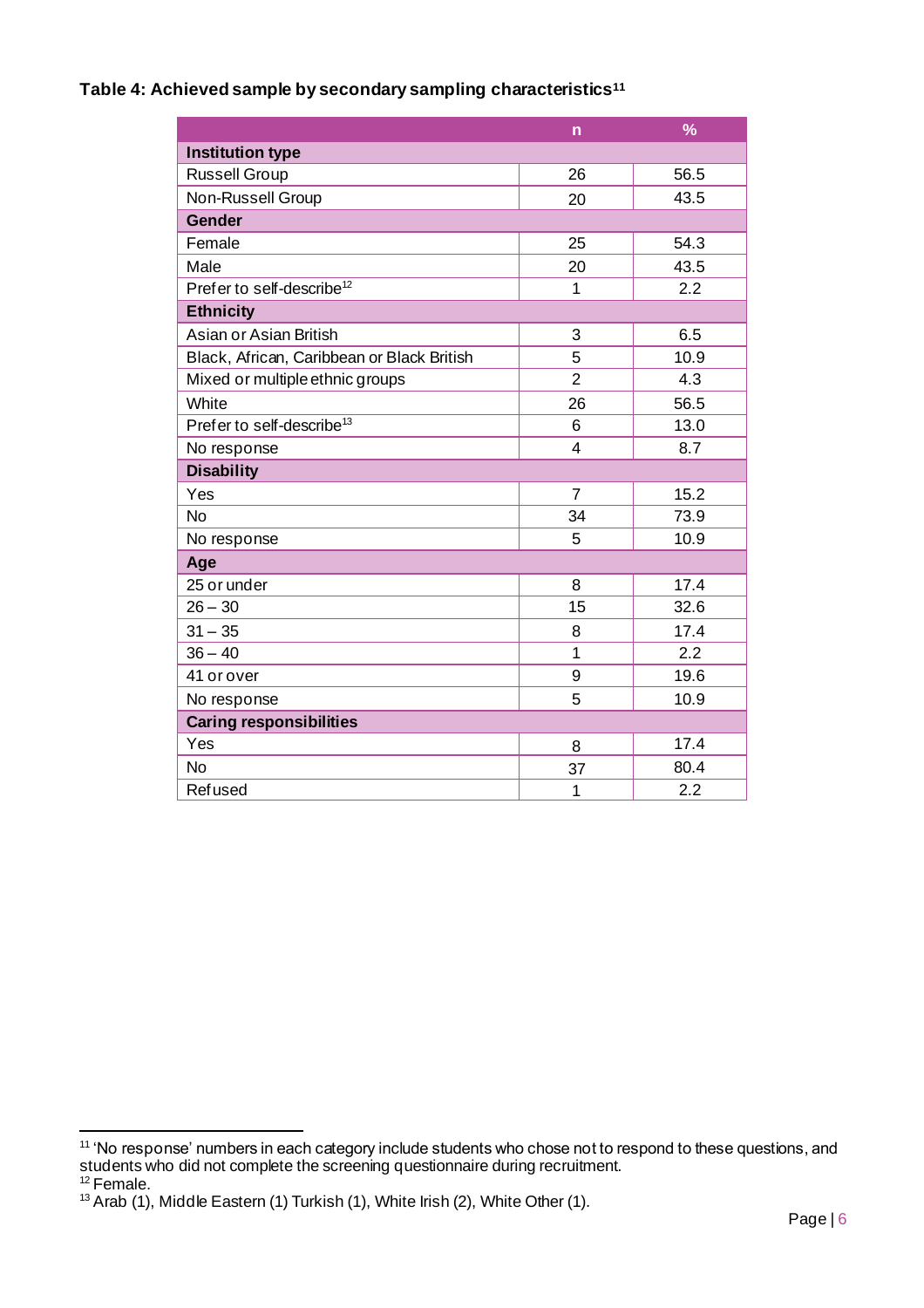# <span id="page-6-0"></span>**2 Findings**

# <span id="page-6-1"></span>2.1 Effects of Covid-19 on research

Participating students discussed the short and long-term impacts of Covid-19 on their research. These varied based on the subject, mode and phase of students' doctoral work.

#### <span id="page-6-2"></span>2.1.1 Short-term effects

#### **Disruption to research-related activities**

STEM students explained that their laboratories had been closed since the beginning of lockdown in March 2020. Students working in both 'wet' laboratories (e.g. chemistry and biology) and 'dry' laboratories (e.g. physics, engineering and computing) were affected, as they were unable to make progress with their practical work, data collection and analysis outside these environments.

> *I felt like my PhD was at a halt purely because, like I said, I am lab-based so I need instruments like microscopes and I need various other equipment that obviously I can't have at home.*

> > *(Third year STEM student)*

Both STEM and non-STEM students conducting face-to-face fieldwork described severe disruption to data collection. During lockdown, face-to-face fieldwork was prohibited due to social isolation policies and travel restrictions both within and outside the UK. Depending on the nature of their research, students were able to begin or continue fieldwork by adapting to online or telephone data collection methods. However, in certain instances, online methods were deemed inappropriate where research topics were sensitive, with vulnerable participant groups or where the research methodology could not easily be adapted (e.g. overseas ethnographic research). As one student conducting research with a vulnerable group reflected:

> *I was right in the middle of field research, and so it ground to a halt. Obviously considering the ethical care I needed to extend to the case studies and the people that I would encounter, it wasn't appropriate for me to switch to an online forum, because the people that I would need to be in contact with, they weren't in the position to.*

#### *(Second year non-STEM student)*

Across subjects, doctoral students whose work was desk-based reported disruptions to their work. These students described difficulties accessing materials such as books, datasets or software due to the closure of libraries and university buildings during lockdown. By contrast, students who were able to access materials reported minimal disruption to their doctoral work (for example, because their universities provided alternative means of accessing these resources – see Section 2.3.1). Beyond data collection, participating students also described disruption to planned internships, placements and conferences due to lockdown restrictions. These were either moved online, postponed or cancelled.

#### **Temporary changes to research activities**

Page | 7 When research activities were disrupted, students reported making temporary changes to the nature of their research activities. Students who were unable to complete laboratory-based or face-to-face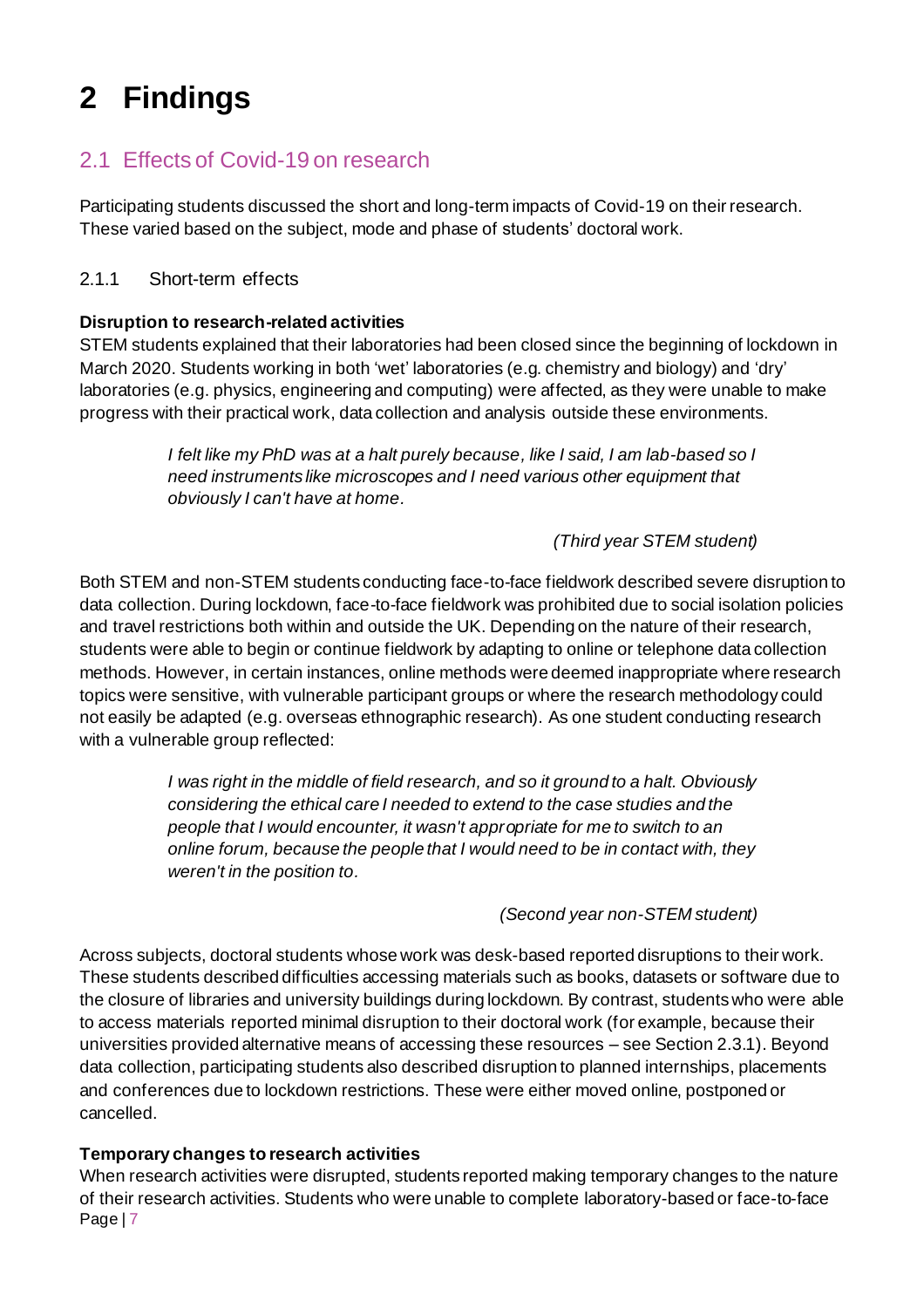research activities during lockdown used their time to complete desk-based elements of their doctoral work (e.g. reading, writing, analysis). For instance, STEM students who were unable to access their laboratory described using their time to analyse data and/or write up findings. Final year students felt this was a productive use of their time as they were able to focus on their write-up without the distraction of data collection. By contrast, first year and mid-phase students spoke about the difficulties of writing thesis chapters based on partial results. As lockdown progressed, first year and mid-phase students felt their progress with desk-based work had stalled, as they had completed their literature reviews and/or did not have any new data to analyse and write-up.

As a result of disruptions to planned research, students described having more time for training and development activities. For instance, students spent time learning new skills (e.g. coding) and completing online training. Students also used the time to organise or attend events, such as webinars or conferences. Although students felt this was a productive use of their time, they recognised it would not directly contribute to their thesis.

> *I've kind of done things that aren't directly related to my actual thesis. Things like organising a few webinars and building up networks, rather than focusing directly on my research, which has been useful and are good skills, but yes, doesn't help in the longer term, finishing [my thesis] on time.*

> > *(Second year non-STEM student)*

By contrast, students whose doctoral work was entirely desk-based (e.g. creative writing) or those who were in the final stages of writing up their thesis, reported no disruption to their doctoral work. These students were able to continue with their work as planned during lockdown.

#### **Working hours and productivity**

Across subjects and year groups, there was an increase in home working due to lockdown policies which prevented students from working in laboratories, libraries or other work spaces. Participants reflected on changes to their productivity while working from home, and broadly fell into three groups: decreased productivity, increased productivity or unchanged levels of productivity.

Students who described decreased productivity attributed this to a reduction in their working hours. This was particularly apparent among students with commitments beyond their doctoral work. For example, students with caring responsibilities for family members with disabilities explained they had needed to take on a greater role because paid care workers had been unable to work during lockdown. Students with children also spoke about the difficulties of balancing childcare and home schooling with their doctoral work. Similarly, students with jobs reported difficulties maintaining a balance between their paid work and doctoral work. By contrast, students without these additional commitments reported that their working hours had remained the same or increased.

Regardless of the number of hours they were spending on their research, students in this group agreed that homeworking had caused a drop in the amount of work they were doing.

> *So in that period [at the start of lockdown] I was maybe working at ten per cent capacity. I was doing the hours but unproductively, and then I started maybe to get up to kind of 25 per cent productivity.*

> > *(Third year non-STEM student)*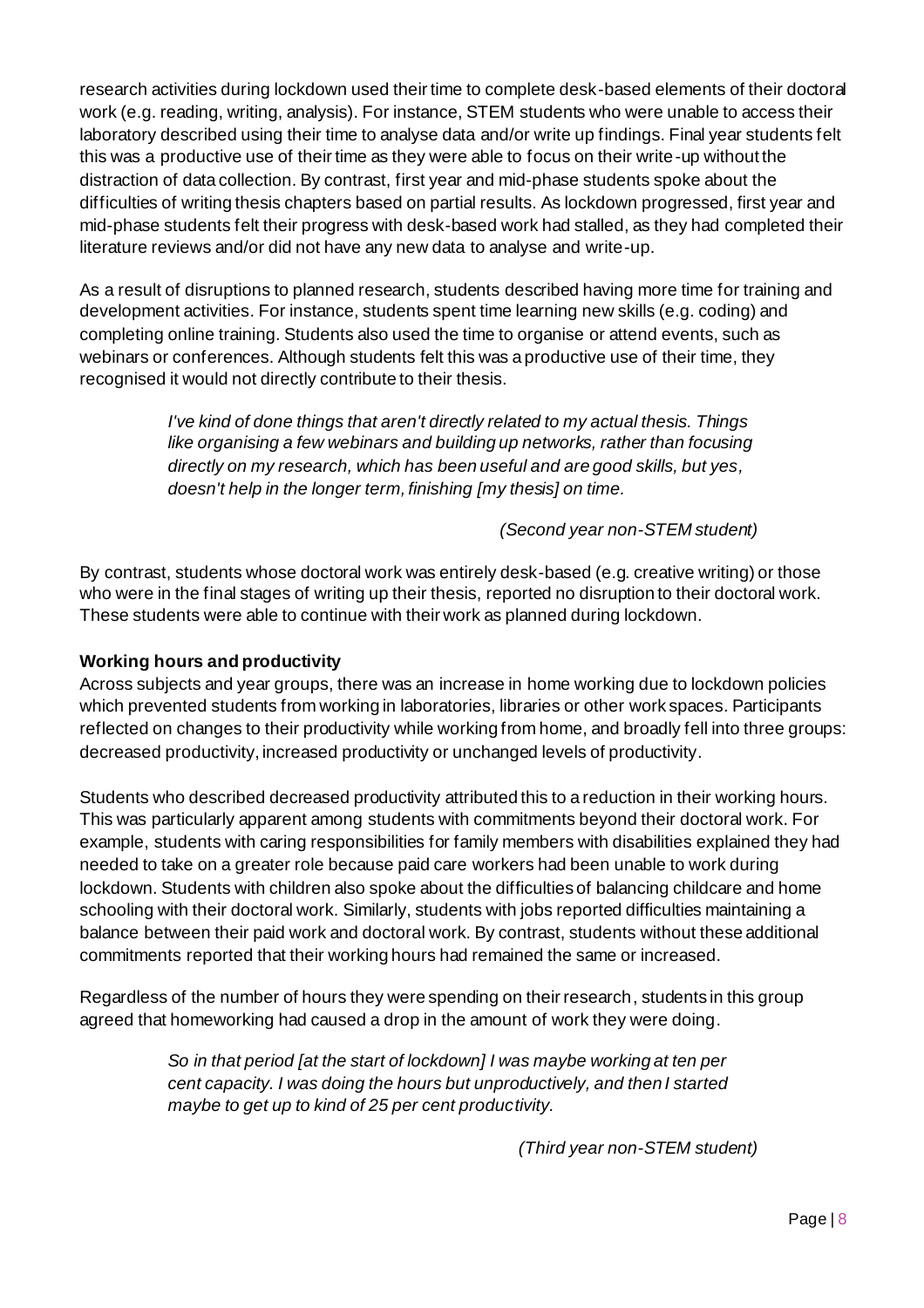Students attributed a decrease in productivity to a loss of motivation to continue with their doctoral research. Due to the difficulties of conducting their work, students described questioning whether it was worth continuing with their research during lockdown.

> *There have been times in the last three or four months I really have thought, what am I doing this for? People keep telling me, 'This is really important work, keep on, keep on. It's going to make such a difference'. Maybe I'm the only one who can't see it, but I really am getting to the stage now where I feel extremely just lost and despairing.*

#### *(First year non-STEM student)*

Difficulties in homeworking environments were also described as contributing to a decrease in productivity among this group of students. For instance, the lack of suitable home-working equipment, such as chairs, desks and monitors had a negative impact on students' productivity. Students found that noise and other people in the household disrupted their concentration. Working from home also meant students were more likely to be distracted by housework or other household tasks.

> *I think procrastination is a huge issue, as well. Some days, I'll just find myself doing everything other than PhD work. Things I wouldn't normally do on a day-to-day basis, like I'll think I'll go out in the garden and cut the grass or move furniture around…Things that ultimately get in the way of my work.*

> > *(First year STEM student)*

Students reflected that anxieties about their personal lives also influenced their ability to concentrate on their doctoral work.

> When we were in complete lockdown, although I tried to work pretty well *every day, I found that I just couldn't concentrate. I'm in the shaping-up stage really, in the first year, so I was reading, and I couldn't concentrate, or I was writing, and I'd get a couple of paragraphs done and it wouldn't work.*

#### *(First year non-STEM student)*

Participating students reflected that home working led to them being isolated from their supervisor and other doctoral students which also influenced their productivity. Although students were able to communicate virtually, they felt this type of communication was less spontaneous and therefore, it was harder to get help or discuss ideas and theories with their supervisor and other doctoral students which caused them to 'lose momentum'.

> *I found that you lose momentum a little bit when you are restricted in what you can do, but also, you're not around your colleagues, who can help you or bounce ideas off you. I think that that, the detrimental effect of those are definitely having a long-term effect.*

#### *(Second year STEM student)*

A second group of students reported increased productivity during lockdown. For example, these students reported working longer hours due to a pressure to catch up with work and meet deadlines.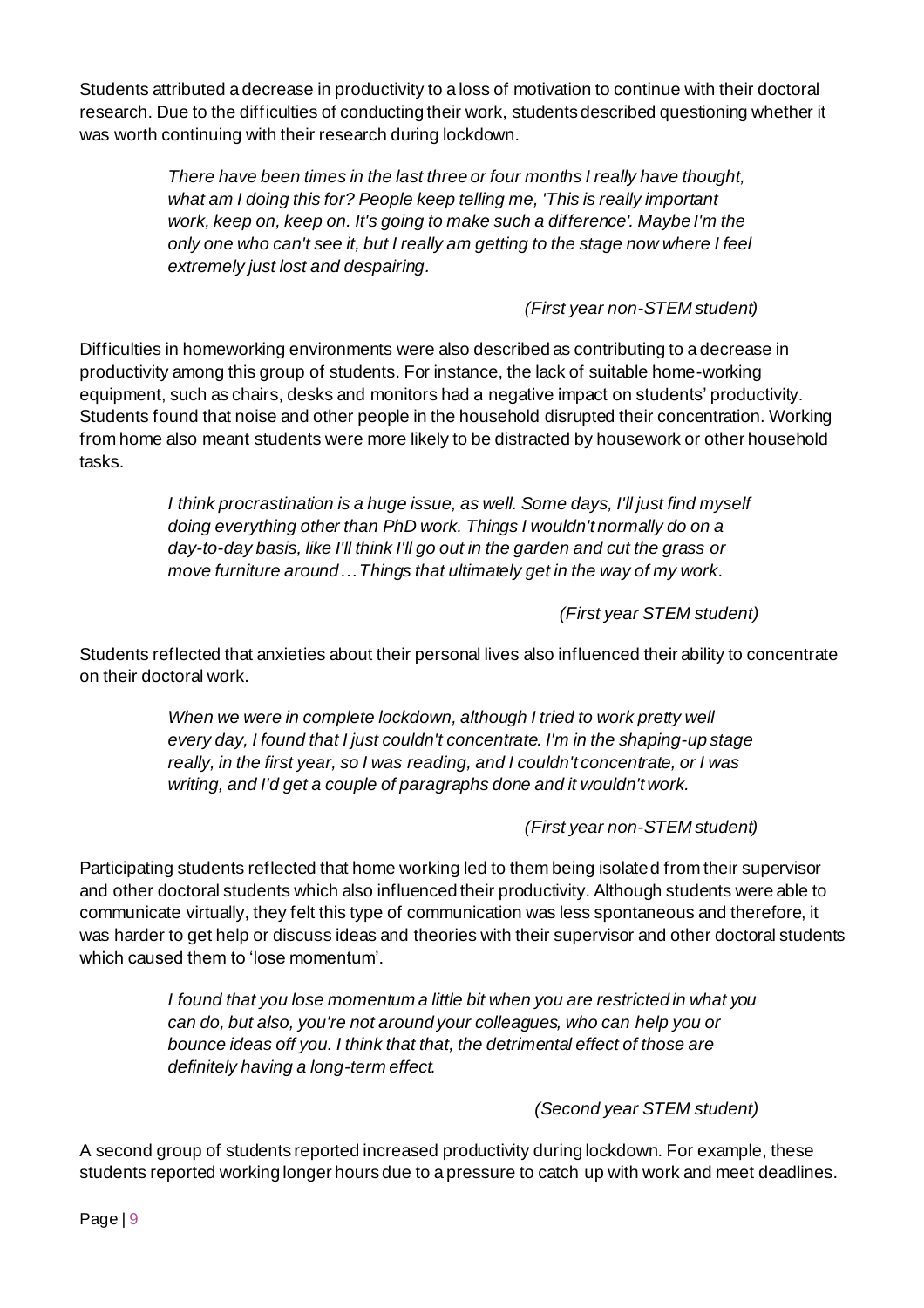*During April and May I had to submit an end of year report. So what that meant was analysing the data I had to date, updating my literature review and doing loads of reading and during April and May I completely burnt myself out. I was doing 12 hours, 14 hours on and off just trying to get through the work and then I got to the point where I was like, I can't keep doing this because I'm feeling unwell.*

*(Second year STEM student)*

A third group of students reported that homeworking did not affect their levels of productivity. This view was held by students who were used to working in isolation prior to lockdown, or who had a quiet and comfortable space to complete their doctoral work. Students in this group also mentioned they had been able to meet colleagues or their supervisor when socially distanced meetings were allowed during lockdown.

#### <span id="page-9-0"></span>2.1.2 Long-term effects

#### **Changes to project scope**

Experiences of the impact of Covid-19 on students' project scope fell into two distinct groups. One group of students mentioned they would not be changing the scope of their project. These students either did not need to change the scope of their research as they had faced minimal disruption (e.g. students who had already completed their laboratory work) or were unable to change the scope of their research (e.g. students who were planning to conduct overseas fieldwork).

A second group of students discussed plans to change their project scope. First and mid-phase students within this group described reducing the scale of their planned work to counteract the impact of disruption. Examples for STEM students included reducing the number of planned experiments and for non-STEM students reducing the number of interviews.

Alongside reducing project scope, students also described making changes to their research protocol. Due to issues with conducting face-to-face fieldwork, students described plans to either change the mode (e.g. shifting to online or telephone data collection methods) or the methods (e.g. shifting to ethnographic methods) of their research. Similarly, due to issues conducting laboratory work, participants described plans to reduce the practical elements of their work by conducting more theoretical work or completing more secondary analysis.

> *My supervisor, obviously he's mentioned things like extensions or delays, but because I'm at such an early stage, we're talking more so about the idea of rescoping my project, at least to maybe a little more theoretical one, because obviously, the laboratory access is restricted. At the moment, I'm working quite heavily on design, simulations, which I can do all day, so yes. Refocusing is definitely being talked about in my case, more than extending the whole workload.*

#### *(First year STEM student)*

Students who were planning to reduce or change the scope of their doctoral work expressed concerns that significant changes to their project may mean their doctoral work does not meet specific requirements set out by their funder or industrial sponsor.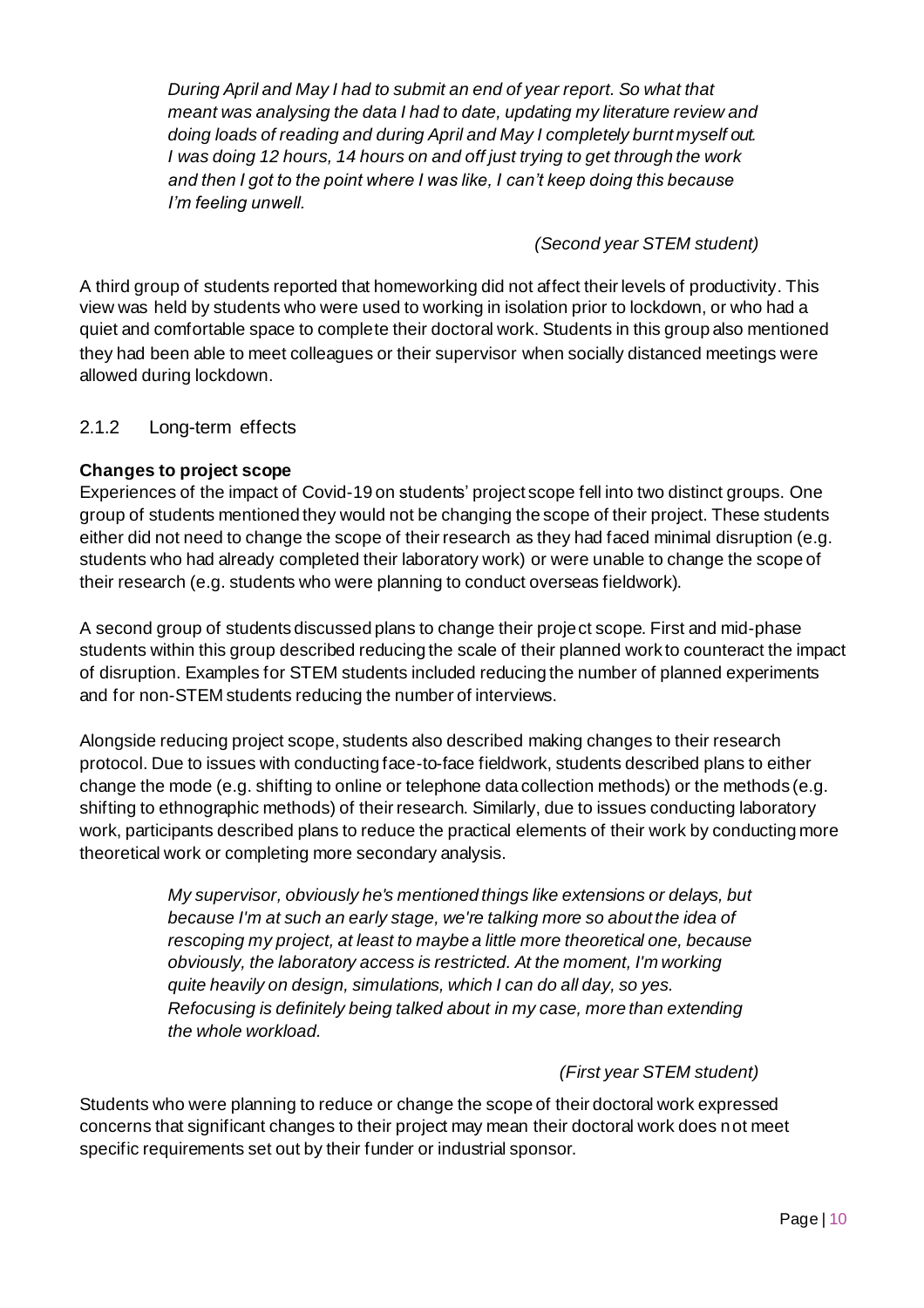#### **Changes to project timeline**

First and mid-phase students who were changing or reducing the scope of their doctoral work felt that they would still meet their original submission dates. Final year students who were close to finishing their thesis write-up shared this expectation. By contrast, across year groups, students who were unable to change or reduce the scope of their research reported that they would be unable to meet their original research and submission timelines.

#### **Research experience and career development**

Students raised concerns that they would not be able to progress in their academic careers as they were not gaining the necessary research and/or teaching experience during their doctoral work. This view was held by students who were not able to complete planned research or work activities because their data collection mode had changed (e.g. from face-to-face to online), their work as a laboratory demonstrator had been cancelled or their industrial placements or internships had been postponed or cancelled. Students also indicated that delays to their research would impact the likelihood of future publications, which in turn would negatively impact their post-doctoral applications and future job prospects.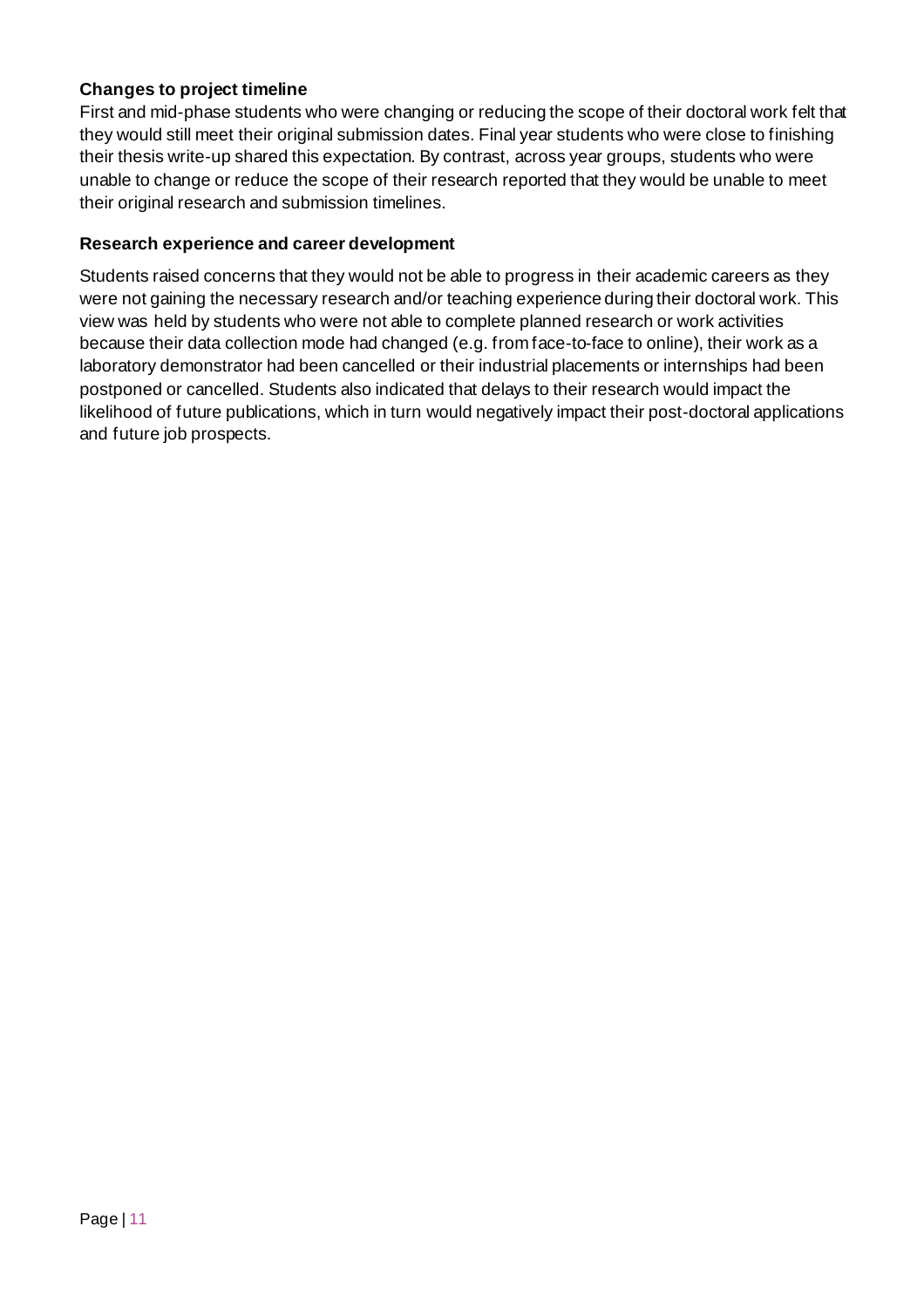### <span id="page-11-0"></span>2.2 Effects of Covid-19 on mental and physical wellbeing

#### <span id="page-11-1"></span>2.2.1 Effects on mental wellbeing

#### **Social isolation**

When full lockdown measures were in place in March to May 2020, students described being unable to visit family and friends. Students also explained they were unable to meet their colleagues or supervisors face-to-face due to the closure of their universities and lockdown policies.

Despite the easing of lockdown restrictions from June 2020 onwards, different groups of students described difficulties in resuming face-to-face contact due to their personal circumstances. These included:

- Students who were shielding or living in a household with someone who was shielding
- Students with Covid-19 symptoms who were required to self-isolate
- International students or UK students with family living abroad who were unable to travel home to visit family members
- Students who were required to complete laboratory-based maintenance work, and so were unable to leave their university town to visit family members.

*I think [for] people that are shielding, it's a different experience. Not seeing people, I haven't seen my grandson for more than four months, my daughter's pregnant, she became pregnant while we've been in lockdown, I haven't seen her since she's been pregnant. I don't know when we'll be able to see them safely again. We can't go to shops, we can't go to supermarkets, we can't do anything.*

#### *(Final year non-STEM student)*

Doctoral students described the significant psychological and social impact of lockdown and isolation on their lives. In particular, students described the lack of face-to-face contact as *'lonely'* and *'isolating'*. Those with pre-existing mental health difficulties, such as anxiety or depression, or those living alone, found the isolation particularly difficult.

> *There is that awful sense of isolation and the awful sense that, not even being able to get on the bus and go up to town, up to [my university], sit and have a coffee with my supervisors, and just sort of take myself out of this for a bit. I think that's what it is, it's the overwhelming sense of isolation.*

#### *(First year non-STEM student)*

Students reflected that it was difficult to complete their thesis work in isolation from their supervisor and other doctoral students. This particularly affected students working on sensitive thesis topics (e.g. sexual violence, trauma), who relied on higher levels of regular face-to-face support prior to lockdown.

Social isolation also proved particularly challenging for participants who had experienced bereavement following the death of family and friends from Covid-19. These students described a negative impact on their mental wellbeing and having difficulties coping.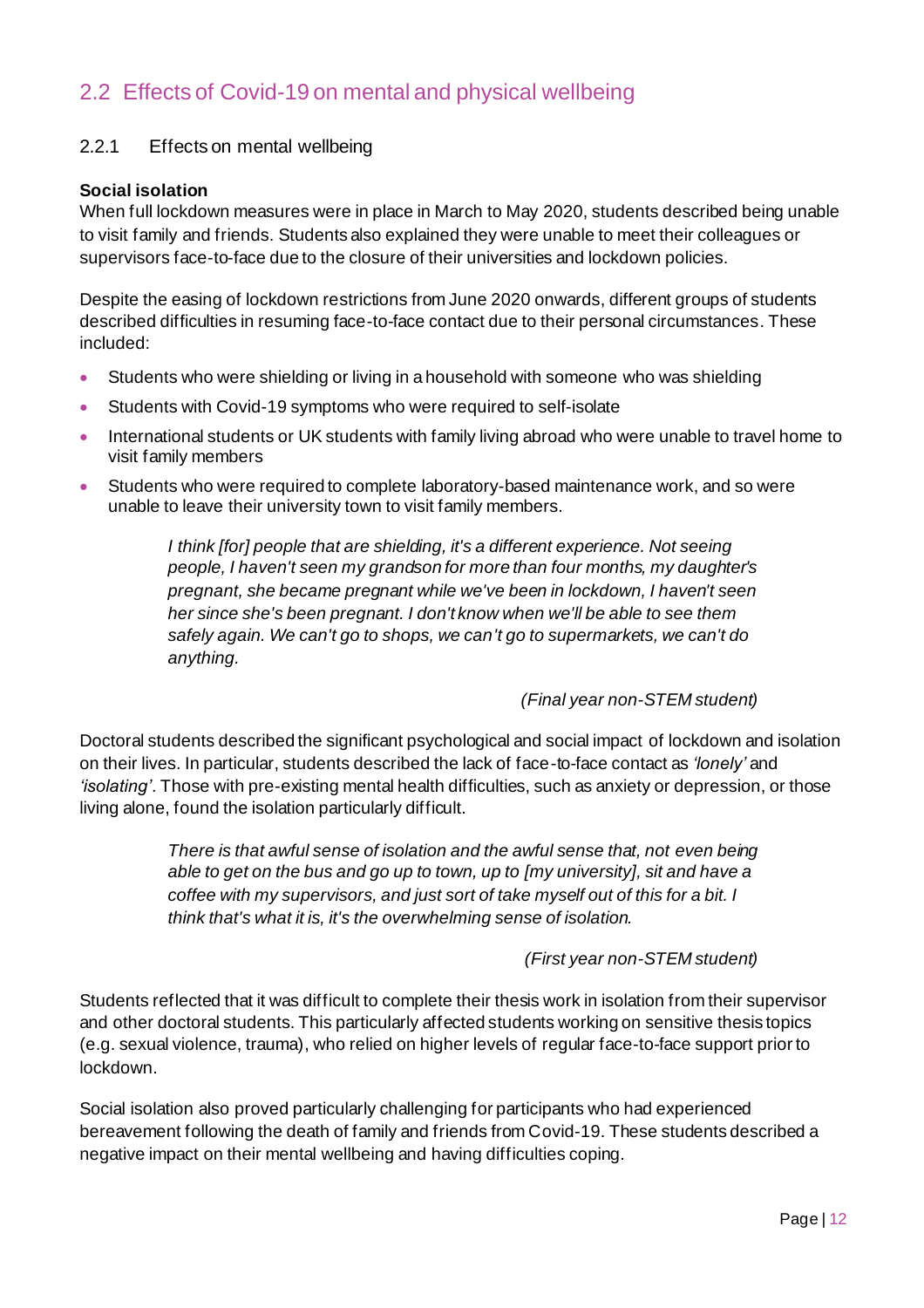#### **Mental health difficulties**

Students described the exacerbation of pre-existing long-term mental health problems or the onset of mental health problems such as depression due to lockdown and isolation. Students felt that disruption to their day-to-day routines and difficulties accessing healthcare services contributed to the worsening of their mental health. Students also described an increase in anxieties related to their current circumstances and the future.

Students expressed anxiety about Covid-19 infection for themselves. For instance, students described concerns from using public transport. This view was particularly common among participants with pre-existing health conditions or a clinical vulnerability.

> *I was worried, am I going to die? The guy I shared an office with said, 'You're in your 50s. You're not like us, you might die.' For the very first time I thought, gosh, I am at higher risk than other people.*

> > *(Second year STEM student)*

In addition to concerns about themselves, students experienced anxieties about Covid-19 infection relating to friends and family. In these instances, participants were concerned about family members' vulnerability to infection, for example due to pre-existing health conditions, being elderly or working in a hospital.

> *I think because you're shielding, there are more additional pressures where you have to keep a vulnerable family member safe, and you're second guessing everything. If we go out for a walk, what are the risks? We haven't gone out, we've just been doing laps of the back garden.*

> > *(First year non-STEM student)*

In addition to concerns about the health implications, there were concerns about stigmatisation related to Covid-19 symptoms.

> *I'm afraid if I go out with a mask and the coughing in front of others, they will avoid me and then they will think I spread the virus! I don't know, I was afraid. I'm originally from Asia, I'm not Chinese, but I was afraid about what people are thinking about in [a] Western country, being Asian.*

> > *(Third year STEM student)*

Students explained that pressures to complete doctoral work during lockdown contributed to their anxieties. Students were particularly concerned about their immediate progress and the quality of the doctoral work they produced.

> *There was a point where I was writing up a chapter and I just felt so terrible about myself because I was just so deep in that chapter, and all I could see was its deficiencies.*

> > *(Final year STEM student)*

Page | 13 Reporting progress to supervisors caused additional worries for students whose supervisors were not supportive or flexible (see Section 2.3.2 for more details). Alongside concerns about the immediate progress of their doctoral work, students also expressed concerns about the long-term impacts of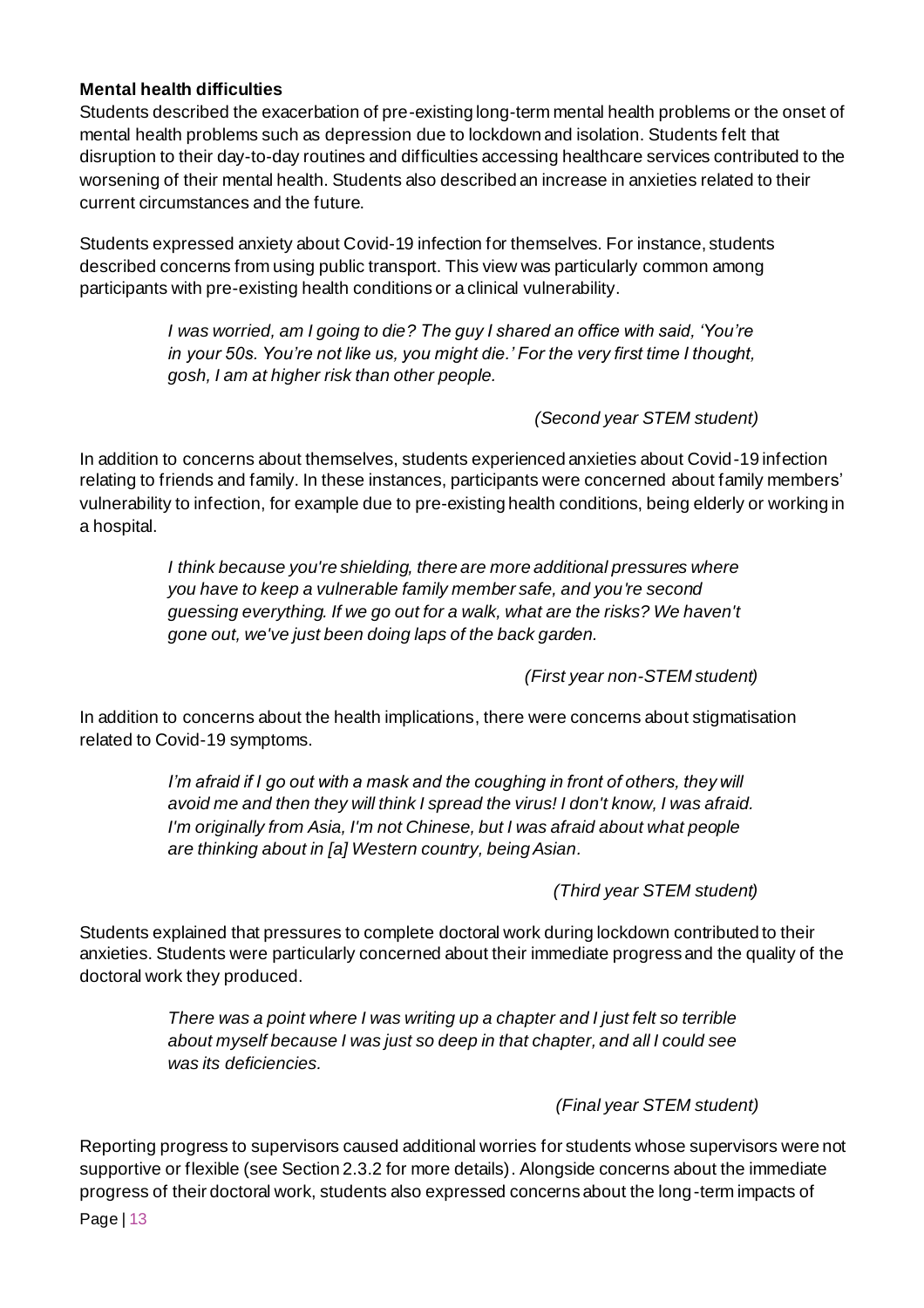Covid-19, including delays to their research causing it to become outdated or other students taking their research ideas.

> *The only anxiety I've had, which is a rather strange one, is I've been worried about somebody else stealing my research. I work in the public domain, as a professional I share my ideas fairly readily, and it's not too difficult now for somebody else to pick up on those things and get there before [me].*

#### *(Final year non-STEM student)*

An exception to the dominant view that doctoral work caused stress during lockdown was that doctoral work had a positive impact on mental wellbeing by providing structure and a distraction from day-to-day worries.

> *As far as the PhD goes, it's actually useful because there's a focus to your day, if you know what I mean. Everything else might be unpredictable and uncertain, but you know the piece of work that you'll be doing and that you're continuing to work on, so it gives you a bit of structure. That's very helpful.*

#### *(First year non-STEM student)*

Beyond the work pressures and disruptions students were experiencing (see Section 2.1), they also discussed anxieties around further potential disruption to their doctoral work that may be caused by a second wave of Covid-19 and future lockdown measures.

> *I'm a planner, I like to plan things, and this uncertainty just makes me anxious every single day.*

> > *(Final year STEM student)*

Students also reported long-term concerns around job prospects, related to an inability to develop research skills and/or to build a publication record, as discussed in Section 2.1.2. They also mentioned worries about the instability of the academic job market.

> *Just thinking about job prospects post-PhD, when this is all happening, and not knowing what state the world's going to be in when we finish. That is also definitely stressful.*

> > *(Final year STEM student)*

Students who were uncertain about whether they would receive a funded extension (see Section 2.4.3 for more details) expressed concerns about their ability to continue paying for living costs while in the final phases of their doctoral work.

> *If you're having to pay for accommodation, just basic living, it's hard for you to turn around to your landlord and say whether you're going to be there or not in three months' time.*

> > *(Final year non-STEM)*

Increased levels of anxiety led to an overall decline in students' mental wellbeing. Students described feeling 'stressed' and 'unmotivated'. Heightened anxieties also caused difficulties concentrating on doctoral work and productivity levels, as discussed in Section 2.1.1.

Page | 14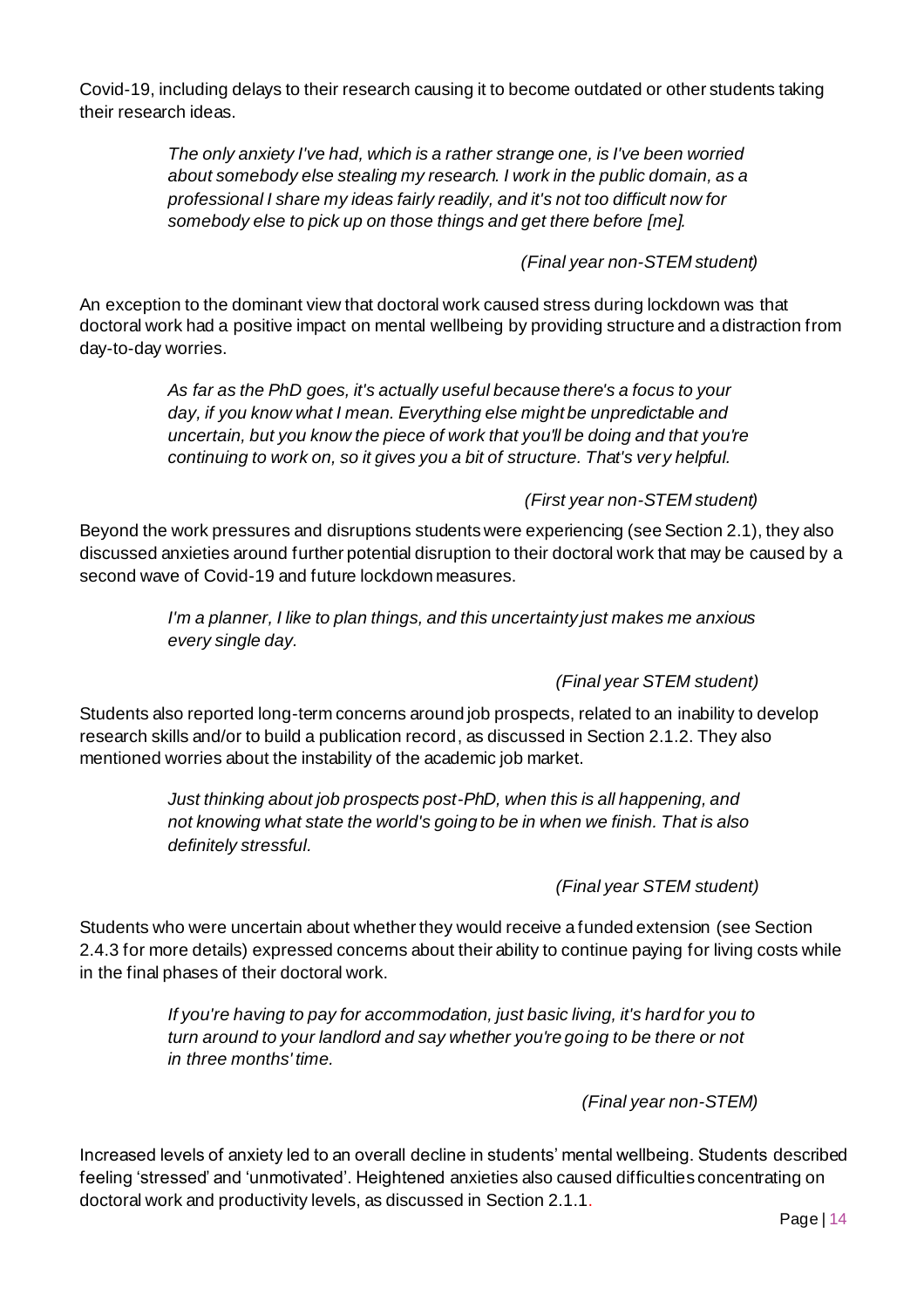*I would say pretty much every day I've been waking up and feeling anxious and have a tight knot in my stomach as if something bad is going to happen and that's impacted my productivity. It's difficult to work if you're feeling anxious and then you start feeling unmotivated… You start feeling is there any point of any of this and it's very easy to slip into a routine where you're not doing as much or you're just having really dark thoughts all the time. Yes, it has been quite an awful few months actually.*

*(Second year STEM student)*

#### **Lack of time away from doctoral work**

Students reflected that they had not had time away from their doctoral work during lockdown, which they felt had negatively impacted their mental wellbeing. Because they were homeworking, students described being 'unable to escape' their doctoral work due to a lack of separation between their work and home lives. This view was particularly strong among students who did not have a separate space to work.

> *The only place I could really set it up [desk and computer] is right next to my bed in my room, so I spent all of my day in here, with very little escape from it.*

> > *(Final year STEM student)*

As lockdown restrictions prohibited social activities and hobbies, students explained that this further led to the feeling that they had 'no time away from the PhD'.

> *When you do a PhD they tell you, 'Make sure you have hobbies, make sure you have other things that are in your life that aren't - so your life isn't just focussed on the PhD, and friends.' Of course, this happened and it just took all of that away so no friends, no hobbies, no time away from the PhD; that is all you have.*

> > *(Final year STEM student)*

Students also explained they had not taken time off from their doctoral work during lockdown, which further contributed to tiredness and a lack of motivation. Reasons for not taking planned breaks were related to anxieties about research progress, or because students felt they had already had a 'holiday' due to being at home for an extended period.

> *I feel as if I shouldn't be taking [time off] because I've been kind of not doing as much during lockdown and I feel as if I should be using that time to catch up and I don't feel like I really deserve that time. So I'm feeling a bit annoyed at myself and unmotivated.*

> > *(Second year STEM student)*

*Since we're at home, it feels like we're on holiday, in a way, but we're not, and then it's almost like, 'Oh, why am I so tired?' and then, 'Oh, I've not had a day off in a long time!'*

*(Second year STEM student)*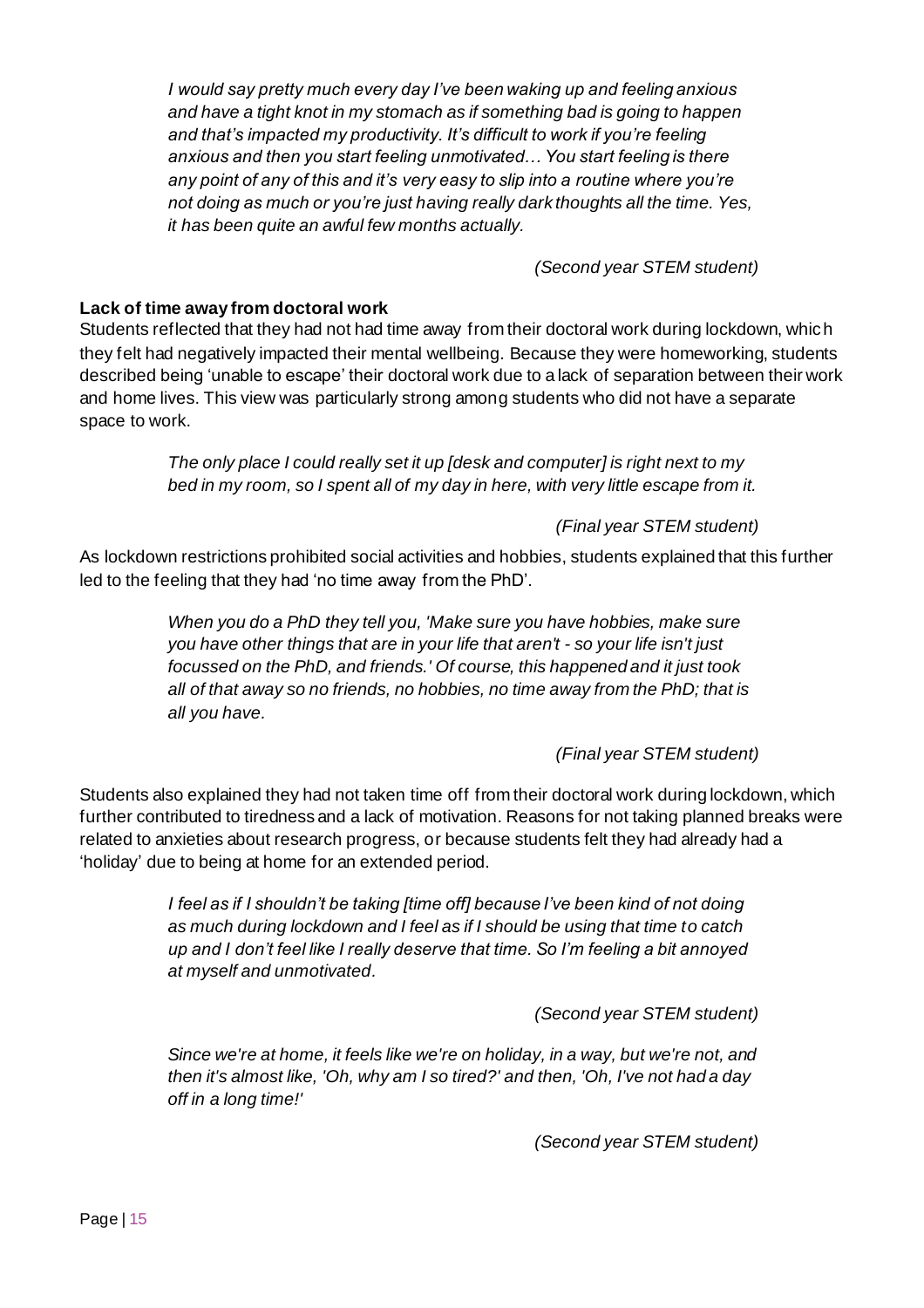#### <span id="page-15-0"></span>2.2.2 Effects on physical wellbeing

#### **Covid-19 related ill health**

Participating students who had suffered from Covid-19 described initial and ongoing effects on their physical health. Symptoms included fatigue, breathing difficulties and a persistent cough. Students described experiencing these symptoms for varying lengths of time, from two weeks to three months.

> *It was difficult to communicate because my dry, continuous, non-stopping, dry cough, which makes me wake up even midnight, I was so serious at the time…I could not really concentrate on studying.*

> > *(Third year STEM student)*

#### **Access to healthcare services**

Due to disruption to healthcare settings during lockdown, students with pre-existing long-term physical illnesses or disabilities were unable to seek their usual treatment. For instance, a student who suffered from migraines was unable to get medical treatment during this time period.

> *When I get stressed, I suffer a lot from migraines, and I can get them in clusters, and they can be so awful that I can't leave the bed and I start losing my eyesight. So that started picking up and then I felt I couldn't really go and get help from the doctor to monitor it.*

> > *(Second year STEM student)*

#### **Physical health issues working from home**

Students indicated that working from home with the wrong equipment (e.g. unsuitable desks and chairs) had led to physical health issues such as back and neck problems.

> *What I found out later is I'd herniated a disc in my neck due to the chair. Getting funny sensations shooting down my left arm was not what I wanted in the morning, so yes! It was literally all down to the chair. A hard, wooden dining chair, not ideal.*

> > *(First year STEM student)*

#### **Lack of physical exercise**

Students reflected that lockdown policies, including the restriction of outdoor exercise, team sports and the closure of gyms resulted in a reduction in physical exercise. As a result, students reported lower fitness levels and gaining weight. However, students who had access to outside space were able to continue exercising throughout lockdown.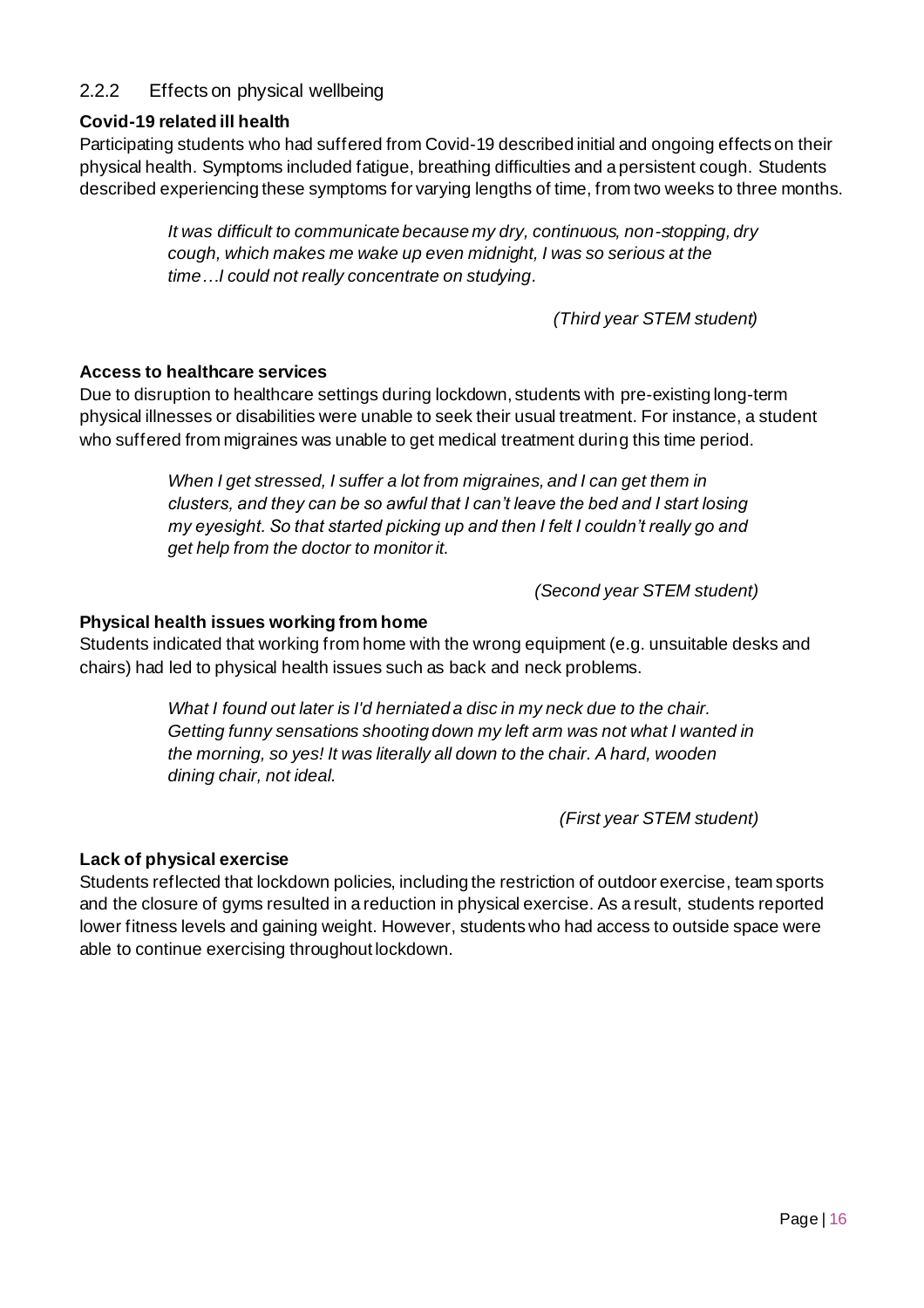# <span id="page-16-0"></span>2.3 Experiences of institutional support

Students described three main sources of institutional support during lockdown: universities and/or departments, supervisors and Doctoral Training Partnerships (DTPs)/Centres for Doctoral Training (CDTs). Students also discussed their universities' return to work policies and other support received as lockdown restrictions eased.

#### <span id="page-16-1"></span>2.3.1 Support offered by universities and departments

#### **Communication**

Doctorial students described several ways in which they felt their universities and/or departments had communicated with them effectively. Receiving regular, informative emails, such as a fortnightly bulletin from universities or regular updates from heads of school was viewed positively. Students also appreciated the use of new communication systems, such as collaboration platforms like Microsoft Teams, as a method of staying connected and facilitating meetings that usually took place face-to-face.

A lack of communication, those with an inappropriate or blunt tone or providing inconsistent or limited information presented difficulties for doctoral students. This was particularly true for students working across multiple sites, who received conflicting advice or too much information which led to confusion.

#### **Mental health and support**

When participating students reported positive experiences with mental health and wellbeing support from universities, this was either because the usual support continued during lockdown or because additional support was on offer.

Continued support included mental health services, counselling and disability support services (such as one-to-one study skills support paid for through Disabled Students Allowance). When institutions offered additional support, this was in the form of signposting to support services (such as emails about existing wellbeing services), sending information about ways to enhance wellbeing via email and additional guidance and support offered through group workshops.

> *It also just made you realise that there are a lot of people in the same situation, and everybody's managing differently. With the lockdown, it was just nice to connect a little bit and hear other people doing the same things.*

#### *(First year non-STEM student)*

In one example of positive institutional support, a student explained that their department had sent out a poll to assess doctoral students' needs. The department used the results of this poll to identify students who needed additional help or support and then contacted them directly.

Students reported negative experiences with mental health and wellbeing support when universities closed mental health support services or those services were less accessible because of increased demand.

#### **Resources and equipment**

Participating doctoral students found it helpful when their universities offered additional financial resources in the form of emergency funding made available during lockdown (beyond usual hardship funds).

Page | 17 The need for equipment and resources to facilitate working from home was particularly pertinent for participating students. When universities and departments facilitated home working effectively, they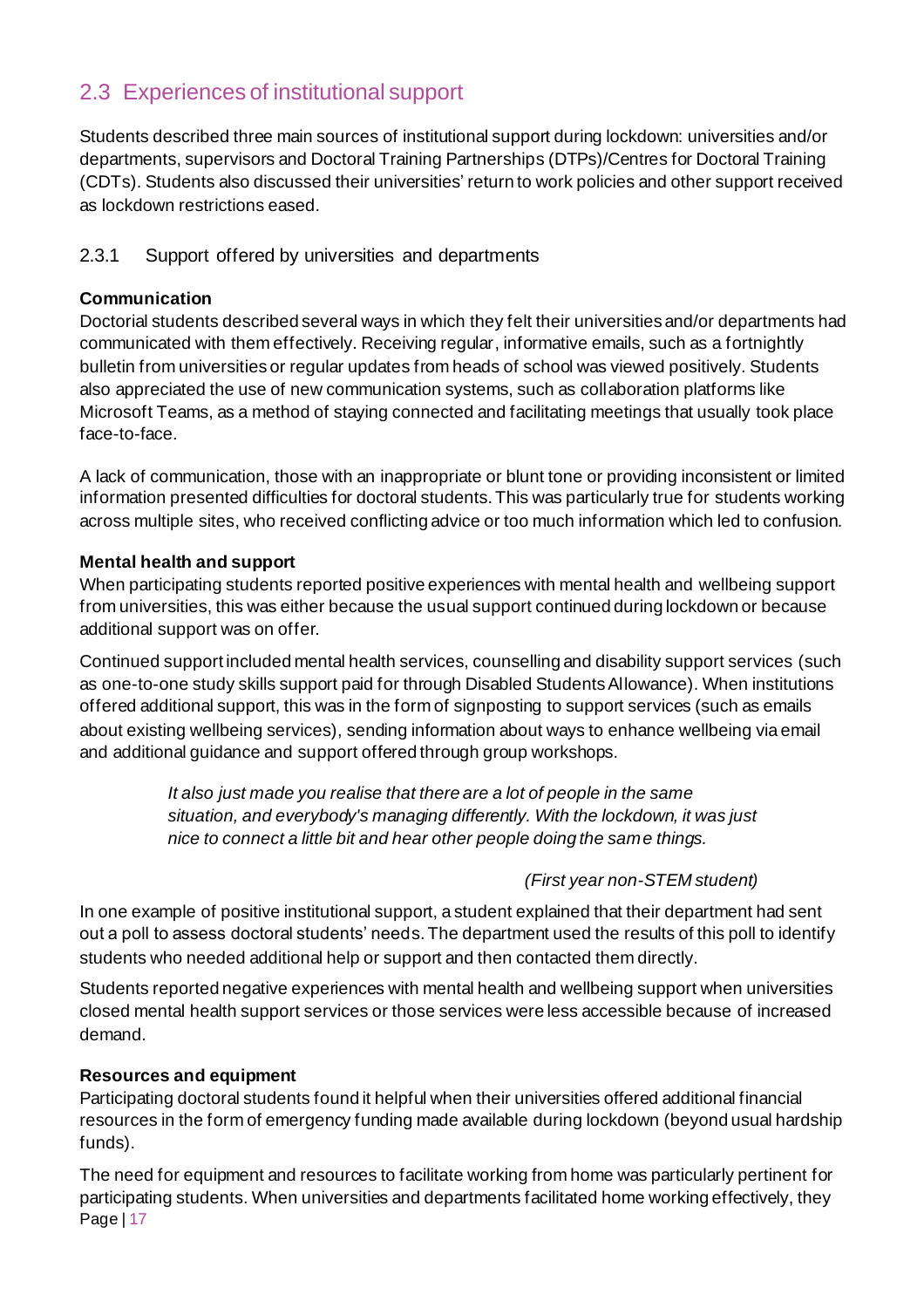allowed doctoral students to borrow office equipment to use in their homes and/or ensured software was accessible off-campus. Students felt that measures such as additional provision for library access, such as click and collect services and additional online support, showed a positive response from their institution.

> *The part of my university that actually changed things the best has been the library service. They've really upped their level of getting actual books for you if you can't get them. They've introduced a click and collect service. They've also been much more active online, in being able to talk to somebody and have somebody do some kind of library research for you, so that as far as possible, they're being pretty good at replacing the fact that you can't actually go into the library.*

#### *(First year non-STEM student)*

When universities did not offer additional provision of equipment and resources, doctoral students felt that they had been let down, or 'abandoned', by their institutions. It was suggested that additional financial support or a reallocation of research funds to purchase equipment would have been valuable, particularly for students with additional health needs. There was a sense of frustration for students who had asked if they could use available research funds to purchase office equipment but had their request declined.

#### **Other ad hoc support**

Students described a range of ways in which their universities provided ad hoc support. These included: an automatic unfunded extension policy available to all doctoral students and adapting the terms of employment for graduate teaching assistants and laboratory demonstrators.

When universities offered unfunded extensions, these varied from one to six months in length and were a blanket policy to extend all doctoral students' registration period (and consequently final submission deadline). Although this extension was unfunded, there were also no additional registration fees required. Students whose universities implemented a blanket extension policy viewed it as a positive measure.

Students employed as graduate teaching assistants or laboratory demonstrators noted the importance of additional financial support. In these instances, their universities tried to account for the disruption due to Covid-19 by adapting terms of employment. For teaching assistants, these universities offered additional pay for the extra time needed to move teaching online. In some cases, universities paid laboratory demonstrators for sessions that were unable to take place due to the Covid-19 lockdown restrictions. Students found this support helpful as they were reliant on the income to supplement their UKRI doctoral funding.

#### **Lack of support**

When participating students felt their universities had not provided sufficient support, they described several reasons for this. They felt that doctoral students were not a priority for their universities in normal circumstances, and this was emphasised in the way their institution handled the effects of Covid-19 and lockdown. Examples of this included providing support to academic staff and undergraduate students ahead of doctoral students.

When desk-based students reported a lack of support, they felt that this was because provision and field- and laboratory-based students had been prioritised. Students with caring responsibilities and those with health problems also reported feeling unsupported, particularly when trying to decide whether to pause their doctoral work during lockdown, or whether additional support was available to help them continue their research.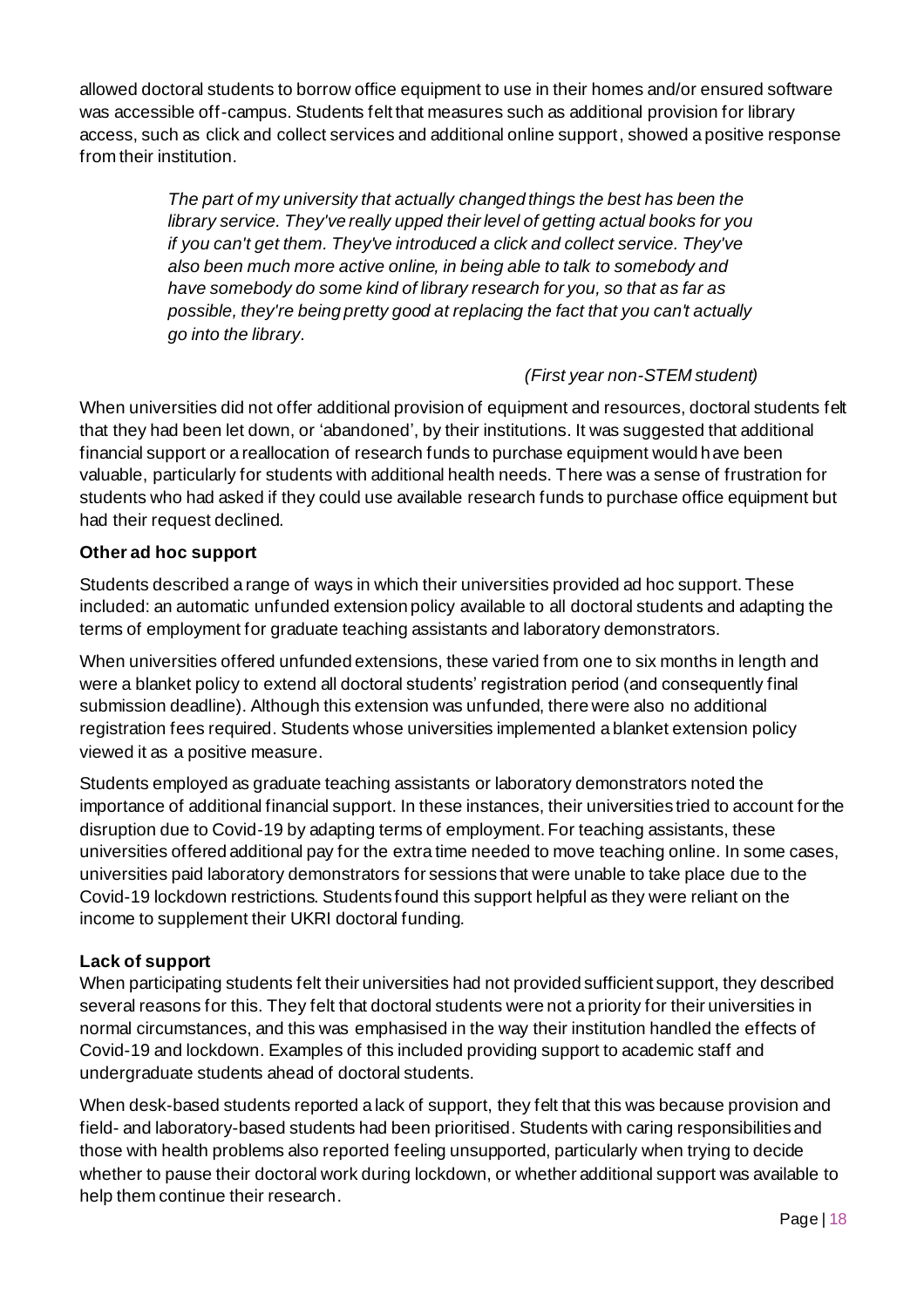#### <span id="page-18-0"></span>2.3.2 Support offered by supervisors

Participating students who reported positive experiences of support from their supervisors appeared to have good pre-existing relationshipswith them. For example, a student who described a lack of support from their supervisor expressed a wish of having chosen their supervisor more carefully at the beginning of their doctoral studentship.

#### **Empathy and understanding**

A crucial element of the support from supervisors was expressing empathy and demonstrating understanding. When participating students spoke positively about their supervisor's response to Covid-19, they stated that supervisors had been flexible with deadlines and expectations, realistic about productivity and understanding about personal circumstances.

> *For me the key has been that my supervisors are being really, really supportive, and they've allowed me to just be really flexible in terms of when I'm working and what I'm working on.*

> > *(First year non-STEM student)*

*My primary supervisor is amazing and he's also realistic and understands that it's not the same working from home,*

#### *(Second year STEM student)*

When students did not have a good pre-existing relationship with their supervisors, communication could be difficult. In these instances, students reported feeling unable to talk to their supervisors. It was felt that supervisors were not as understanding as they could have been about difficulties faced by students and there was little flexibility in terms of expected productivity and deadlines.

#### **Pastoral support**

Participating students described a range of ways in which their supervisors went 'above and beyond' to provide pastoral care. Examples included: delivering a care package to a participating student when they were unwell with Covid-19, delivering a spare office chair to a student's home and reallocating funds from a separate grant to provide their student with financial support.

Other pastoral care included frequent 'check-ins' with the research group, more frequent communication and availability for meetings, promoting healthy home working practices such as taking breaks and leaving the house and support with pre-existing mental health conditions.

> *[My supervisor] really is trying to make sure that people aren't just sitting at home, facing a computer screen for hours and hours and hours and hours, and not getting any exercise or having that space to actually turn off.*

> > *(Final year STEM student)*

Students faced challenges when supervisors were dealing with their own Covid-19-related difficulties. For example, when supervisors had increased work responsibilities due to Covid-19 or new childcare arrangements, this left less time for supervision which, in turn, left students with little support.

> *Both of my supervisors have several young children that they've been home schooling the whole time, so they've not really had time to speak to us.*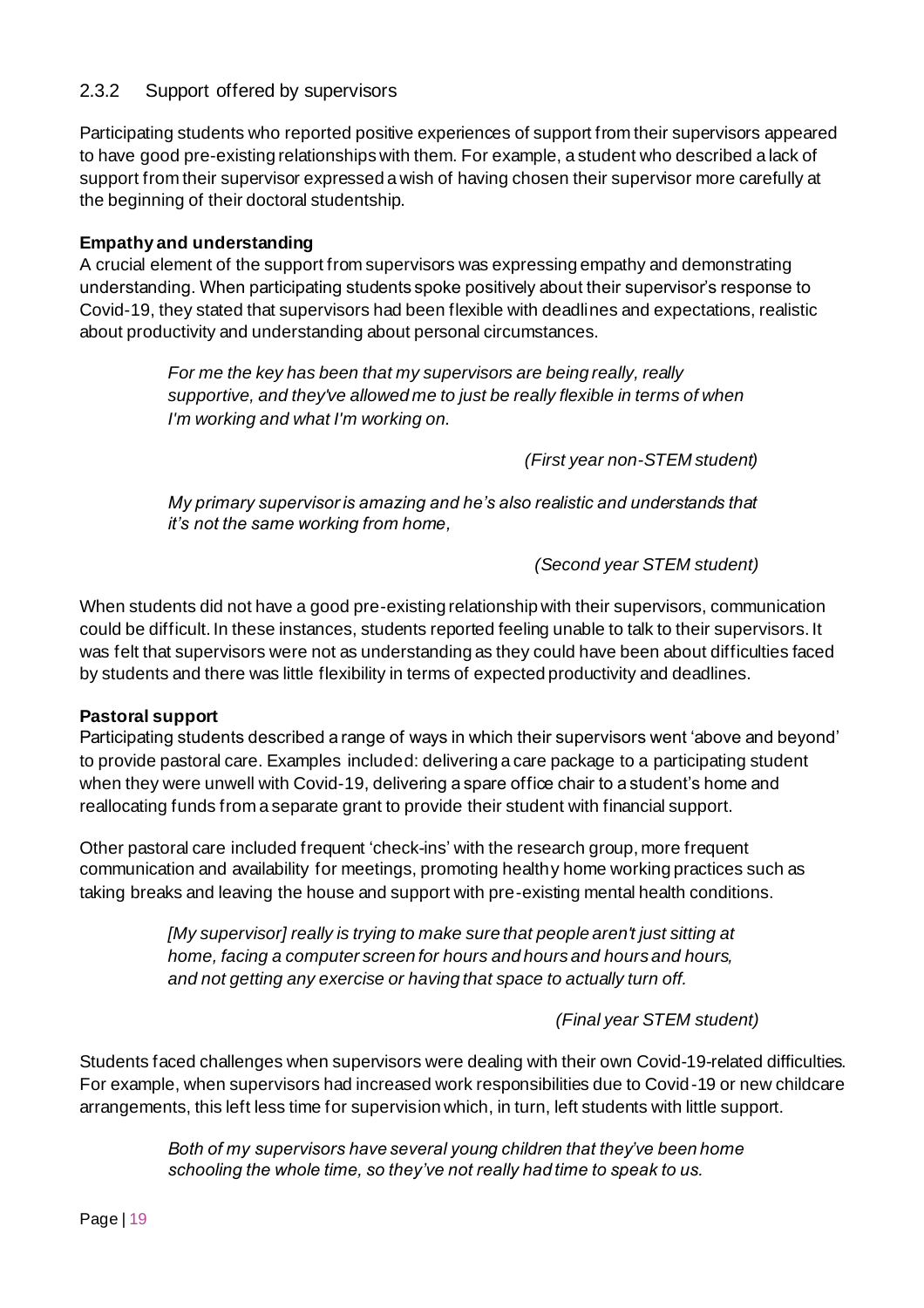*She's doing the best she can. She's just very overloaded. I get the impression that there's a lot going on.*

*(First year non-STEM student)*

#### **Project management and contingency planning**

For students whose research activities were disrupted by lockdown, support from supervisors in terms of project management and contingency planning was critical. To manage the disruption, students reported needing to develop a new project management approach, a new research timeline and/or apply for additional funding. Supervisors provided support with these activities by giving clear guidance on how to plan work, setting short-term goals and locating alternative data sources for analysis.

#### <span id="page-19-0"></span>2.3.3 Support offered by DTPs/CDTs

A core part of the standard offer to doctoral students from DTPs/CDTs is the training and networking opportunities they provide. Participating students responded positively when training was still provided during the Covid-19 lockdown by using online platforms as an alternative to in-person training. While there were examples of problems with online methods, such as a lack of interactive sessions during an online DTP conference, students appreciated the opportunities provided by DTPs/CDTs to continue their learning and development.

When DTPs/CDTs offered additional financial support, this was well-received by students. For example, an Arts and Humanities Research Council (AHRC) DTP offered students an allowance to buy books and office equipment to replace library resources and office space they normally had access to.

> *If you can't go into uni and print out reams of stuff, or you're sitting on a particularly uncomfortable chair in your bedroom for hours on end, then having something to help that equally I think is very practical. It's practical help which I think sometimes just goes that extra mile to make the situation a little bit more palatable.*

#### *(Final year non-STEM student)*

Doctoral students reported finding regular communication from their DTP/CDT helpful. However, students reported a lack of communication from some DTPs/CDTs, particularly during the first three months of lockdown. Students described this communication gap, and a lack of clarity about who communications were coming from, as particularly challenging.

#### <span id="page-19-1"></span>2.3.4 Peer support networks

In addition to formal channels of support, students found new and creative ways of setting up and/or participating in peer support networks during the lockdown, either within their own research groups or with other doctoral students more generally. Collaboration software (e.g. Microsoft Teams) and social media (e.g. WhatsApp) were used to combat isolation, share resources and signpost support.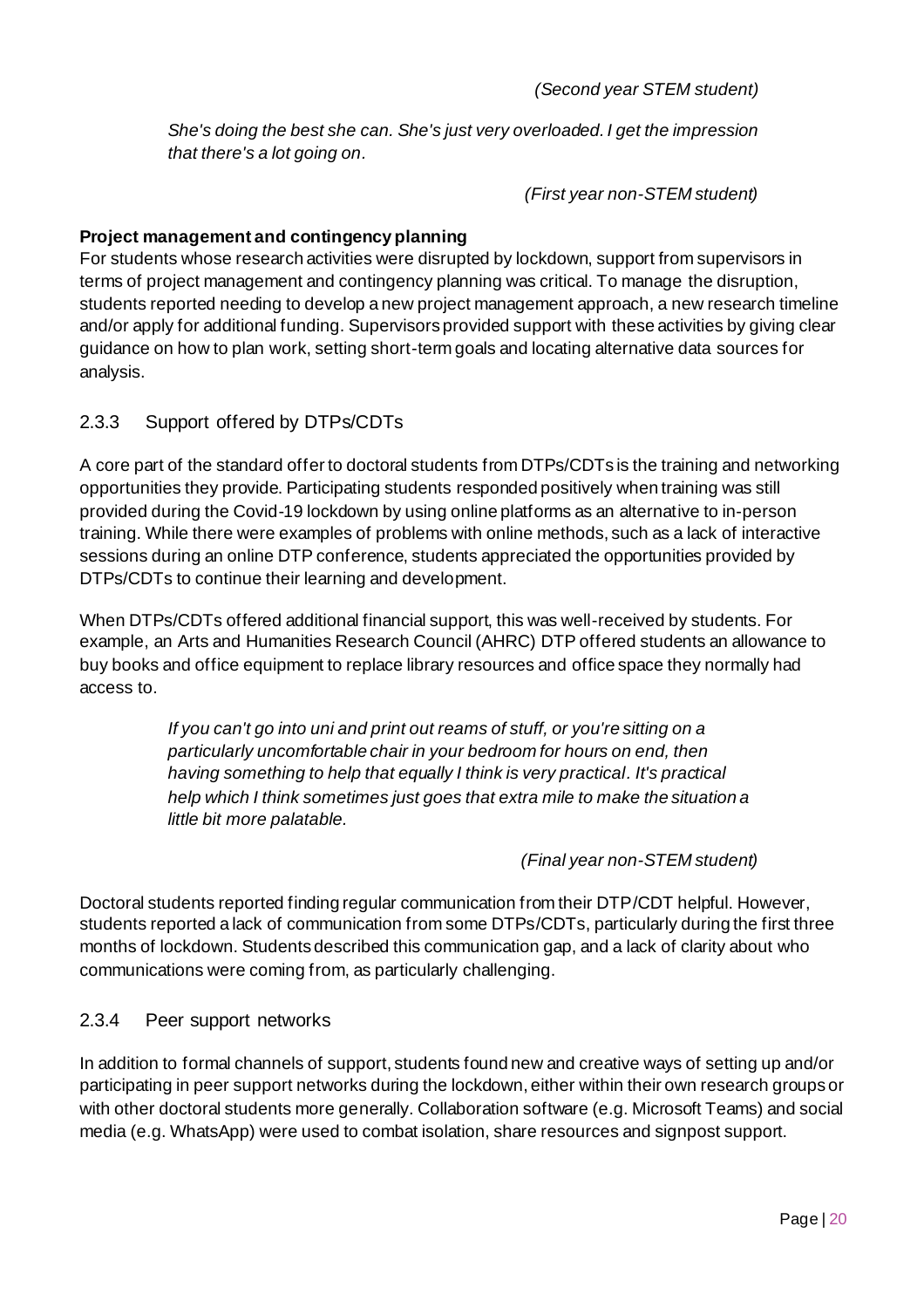Where virtual support networks were successful, DTPs/CDTs shared information more widely. In this instance, students felt it would have been more helpful if the DTP/CDT had set up a support network directly.

#### <span id="page-20-0"></span>2.3.5 Return to work policies

#### **Institutional return to work policies**

In terms of timescales, university return to work policies fell into two groups. Universities were either planning on reopening from September 2020 or were delaying reopening until January 2021. Alongside this, students described a range of measures to facilitate phased approaches to reopening. These included:

- priority access for specific laboratory spaces such as medical research labs or engineering labs which were reopened over summer 2020
- priority access to laboratory spaces for specific student groups over summer 2020, such as final year doctoral students and master's students
- priority or emergency access to campus facilities for staff and students who cannot work from home or who have physical or mental health needs
- limited access to laboratory space, with reduced opening hours and shorter booking slots
- face-to-face teaching in the 2020-21 academic year which will be voluntary for students and socially distanced
- encouragement to continue working from home in the new academic year

#### **Views and experiences of return to work policies**

As with other sources of support, doctoral students felt that a successful return to work policy was underpinned by effective communication. This included clear communication that was disseminated on a regular basis so that students were kept up-to-date about new processes and what to expect when campus reopened.

> *The university has been very proactive in giving updates about where things currently sit during the pandemic, and giving information out about, 'When the buildings start to open up, this is what you can expect,' which is very useful. There has been a good flow of information regarding that.*

#### *(First year non-STEM student)*

When information was lacking, students found this confusing and frustrating. Students also raised concerns as to whether the new policies were fit for purpose. For example, limiting the length of laboratory slots was problematic for lab-based students whose experiments took several hours just to set up. Reduced laboratory access meant they no longer had enough time to set up and run their planned experiments.

The process of developing return to work policies was unclear for participating students, which led to speculation about whether those developing the policies had relevant experience of the practicalities of conducting research on campus. For example, office spaces had been made 'Covid secure' but were then unsuitable for working in as the computers and office chairs had been completely removed. Students also reported difficulties with using additional personal protective equipment (PPE) required due to Covid-19, as it was incompatible with standard laboratory PPE.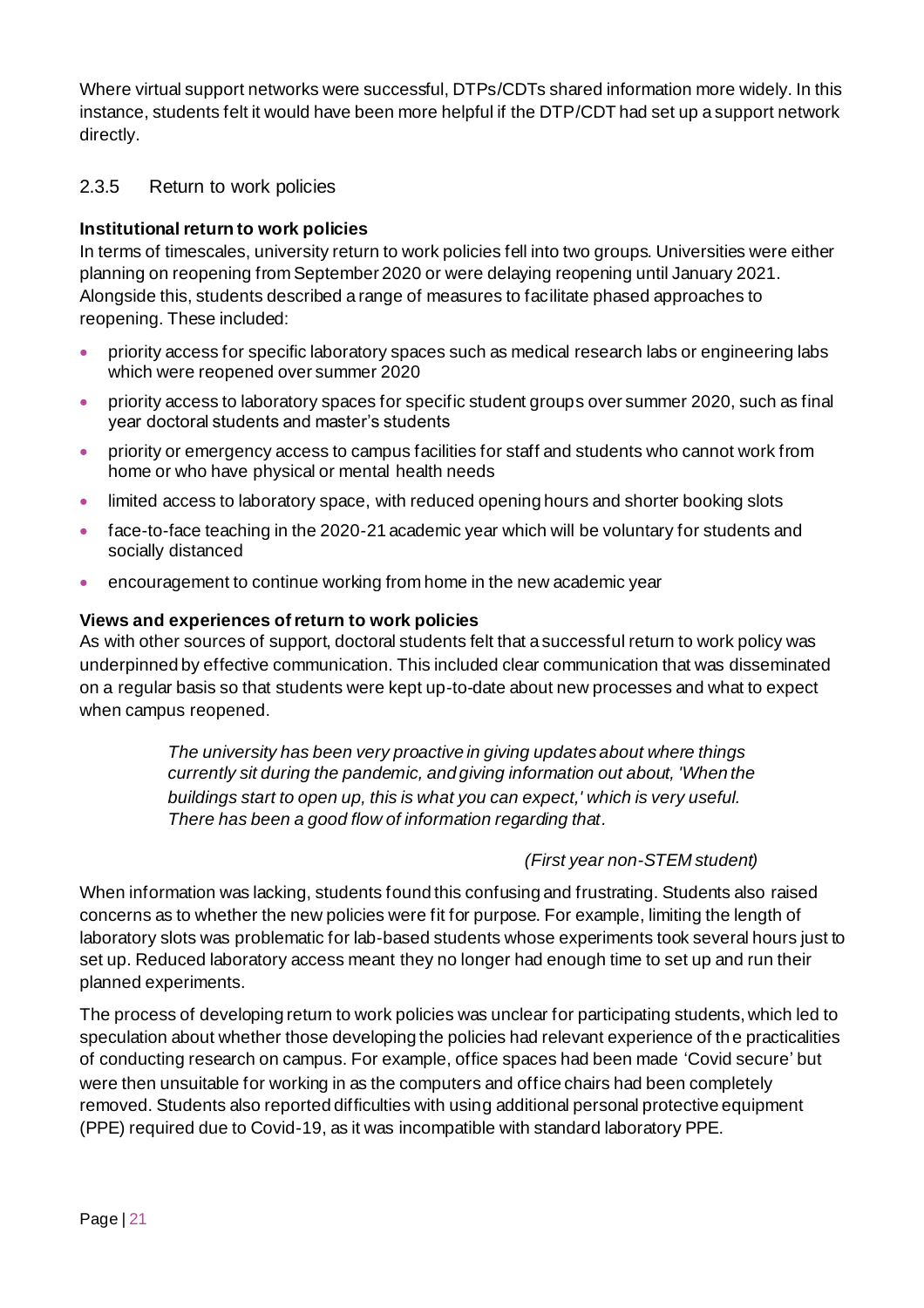# <span id="page-21-0"></span>2.4 Experiences and views of UKRI's funded extension policy

#### <span id="page-21-1"></span>2.4.1 Communications about the funded extension policy

Participating students received information about UKRI's funded extension policy in a variety of ways. These included general communications such as social media and the news, as well as more targeted forms of communication. For example, final year students indicated that they had received emails about the funded extensions directly from their DTPs/CDTs, and that their universities had forwarded emails from UKRI as well. First year and mid-phase students described receiving information from the same sources, and also mentioned email communications from research councils, universities and supervisors. The Medical Research Council (MRC) was highlighted as a research council which sent clear information to doctoral students via several emails.

Forms of communication from universities included administrative emails and regular (e.g. weekly or bi-weekly) departmental meetings via Zoom, in which information about extensions were shared. However, some mid-phase students indicated that they had not received any formal communications about the funded extension policy. This meant that they did not hear about the policy until several months after it was first announced.

A dominant view among participating students was that communications had provided an insufficient amount of information about the extension policy. For example, mid-phase students felt there was a lack of clear information about who could access funded extensions:

> *It's been a bit unclear and a lot of the nuance of who's eligible, who should be applying […] has just been hearsay and just people chatting online.*

#### *(Second year STEM student)*

Where information was provided, students reported receiving mixed messages and conflicting information about access and the application process<sup>14</sup> for different year groups. Final year students described initially receiving information that all doctoral students in their final year would receive a 'blanket' six-month extension, only to learn later on that the extensions of *up to* six months would be awarded and that students were required to submit applications. Final year students also described confusion around whether available extensions were unfunded (i.e. extensions to submission deadlines) or funded, and the length of available extensions.

Mid-phase students also described receiving mixed messages about the funded extension policy. Reported experiences included seeing inconsistent information from UKRI via Twitter, receiving university emails about the funded extension 'for the attention of final year students only' and receiving conflicting information from universities and DTPs/CDTs regarding accessibility for non-final year students.

<sup>&</sup>lt;sup>14</sup> While UKRI communications have referred to 'requests' rather than 'applications' for funded extensions (e.g. [UKRI Covid-19 Grant Extension Allocation –](https://www.ukri.org/files/funding/the-ukri-grant-extension-allocation-external-faqs-final/) FAQs), participating students unanimously referred to 'applying for', rather than 'requesting' funded extensions. This suggests that students perceived the funded extension policy as a competitive process, which in turn is likely to reflect the formal and informal communications students received about the policy. In this chapter, we therefore refer to the process of 'applying for' funded extensions so as to reflect participants' own language and interpretation of the policy.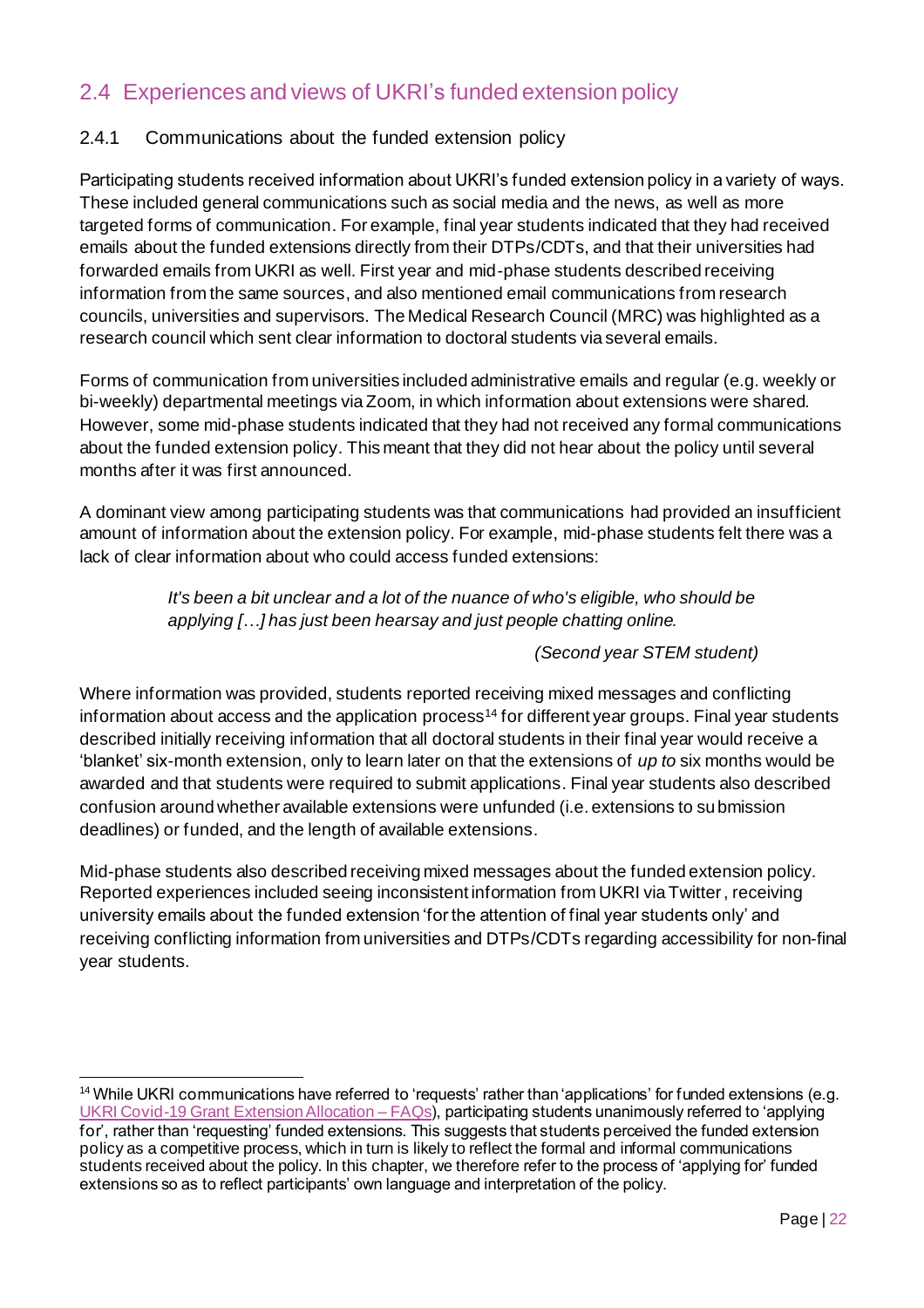One view, expressed by a final year student, was that mixed messages about the policy resulted from a lack of communication and clarity between key organisations – for example, between UKRI, DTPs/CDTs and university departments:

> *It seems at least in our [experience] that the universities, they had no idea what they were doing themselves. They were given the money or told to apply for the money themselves, and then the PhD students were the ones that were left to sit and wait.*

> > *(Final year STEM student)*

Across year groups, students expressed a concern about a lack of transparency regarding how extensions were being awarded; in particular, participating students felt that it was important to know the demographic breakdown of successful extension applicants:

> *There's no breakdown as to who got extensions. I don't know who they were, don't know anything in relation to race, class, gender, and I think these things are really important because it's like, well, who did get the funding extension and who didn't and why? We kind of need to know that, that's quite important, this is public money.*

> > *(Second year non-STEM student)*

#### <span id="page-22-0"></span>2.4.2 Understanding of the funded extension policy

There was some variation in participants' understanding of the funded extension policy. For example, among first year and mid-phase students, one view was that final year students would receive an automatic extension; another view was that only students right at the end of their doctoral studies could access extensions. One group of final year students indicated that they were unaware of wider criteria for accessing funded extensions – they simply knew that they were able to apply final year students. However, a second group of final year students seemed to have a better understanding of the policy: i.e., that funded extensions of up to six months were available for final year students, and that extensions for students in earlier years would be reviewed on a case by case basis. The variation in students' levels of understanding may reflect a lack of clarity in communications regarding the policy, as described above (see Section 2.4.1).

<span id="page-22-1"></span>2.4.3 Experiences of applying for funded extensions

#### **Support for extension applications**

Students' experiences of applying for funded extensions varied considerably for students depending on the stage of their studies and the level of support received from their institutions. Among those who had applied for extensions, students described a range of experiences in the level of encouragement and support they received with their application. First year students described being discouraged from applying, with '*a variety of people*' (including research councils) telling them '*there [was] no point applying*' as a first-year student. Students whose research was desk-based also reported feeling discouraged from applying:

> *Funded extensions [were] very much targeted [at] students that were fieldbased, but […] there is quite a large proportion of PhD students that are deskbased, […] we would have lost access to basic things, like access to software.*

> > *(Final year non-STEM student)*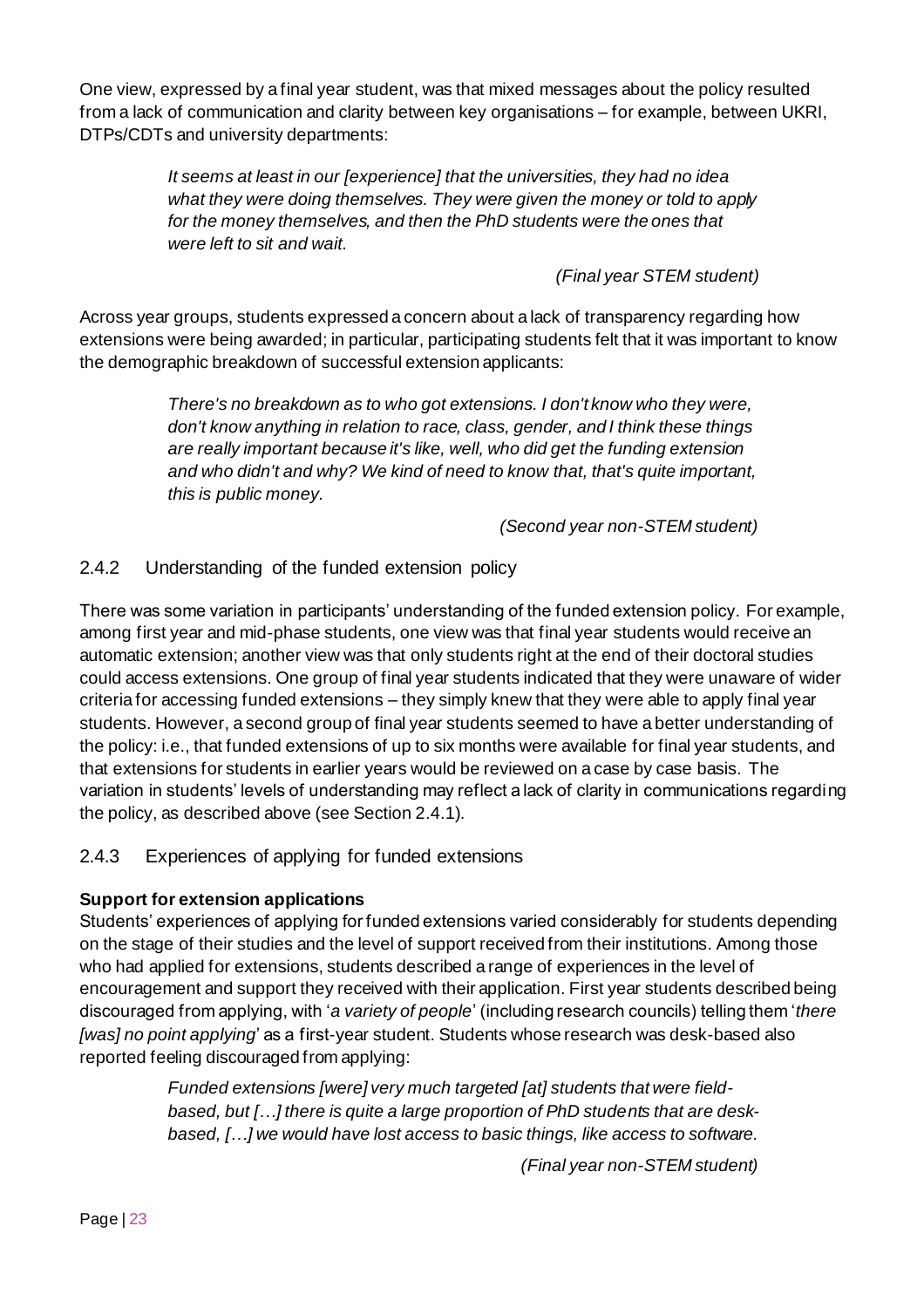Across year groups and research modes, support and encouragement from supervisors seemed to be an important factor in students' decisions to apply for extensions. Examples of this support included supervisors providing information about how to apply and initiating discussions about the appropriate length of extension to apply for based on students' circumstances.

#### **Application processes**

Students described a range of different application processes for funded extensions across universities and DTPs/CDTs. Among final year students, experiences included completing a '*very simple and very straightforward*' application form for their DTPs/CDTs, being asked to quantify how much Covid-19 would affect their research in their application, receiving an automatic one-month extension for filling in a questionnaire from their DTP/CDT and receiving a full extension without '*having to prove anything*'.

First year and mid-phase students who had not yet decided whether to apply for a funded extension described being asked to complete a survey about the effects of Covid-19 on their research and their mental and physical wellbeing. Students in these year groups who had decided to apply completed a formal application for a funded extension. However, there was confusion between students as to which of these came from their universities, and which from their DTPs/CDTs. While some mid-phase students submitted their own applications, supervisors did this on their behalf in other cases. Midphase students who had been particularly affected by Covid-19 expressed concerns regarding supervisor-submitted forms. In one example, a student was unsure whether their supervisor would accurately reflect details about their symptoms and the associated impact on their doctoral work in the submitted application.

Across year groups, a particular challenge highlighted by students was the need to quantify the effects of Covid-19 on their research, particularly in terms of time lost:

> *Asking students to predict how much this is going to affect their research so early in the pandemic… it's really difficult to do that at that point.*

> > *(Final year non-STEM student)*

*I don't know when I can go back, and I don't know what measures I need to put in place…I've no idea what the landscape is that I'm going back into… I don't know whether I need a 12-week extension or whether I need some time to rethink it all and I need extra time to refocus it.* 

*(First year non-STEM student)*

Students described *the* challenges *of* estimating the impact of Covid-19 on their mental and physical wellbeing, particularly in the context of complex circumstances such as the presence of pre-existing health conditions. Students explained that recalling their experiences may cause increased anxiety, and *so* the requirement to provide *this* evidence was viewed as a barrier to applying for an extension.

#### **Application outcomes**

Among students whose applications for funded extensions had been successful, a range of experiences were reported. Final year students whose extensions had been granted within a short space of time expressed gratitude for this:

> *[I'm] just very glad and happy and grateful […] that [I'm] able to finish [my] work and not have to worry about the whole finances of it. We're going through a pandemic and that's not something that happens every day […] so*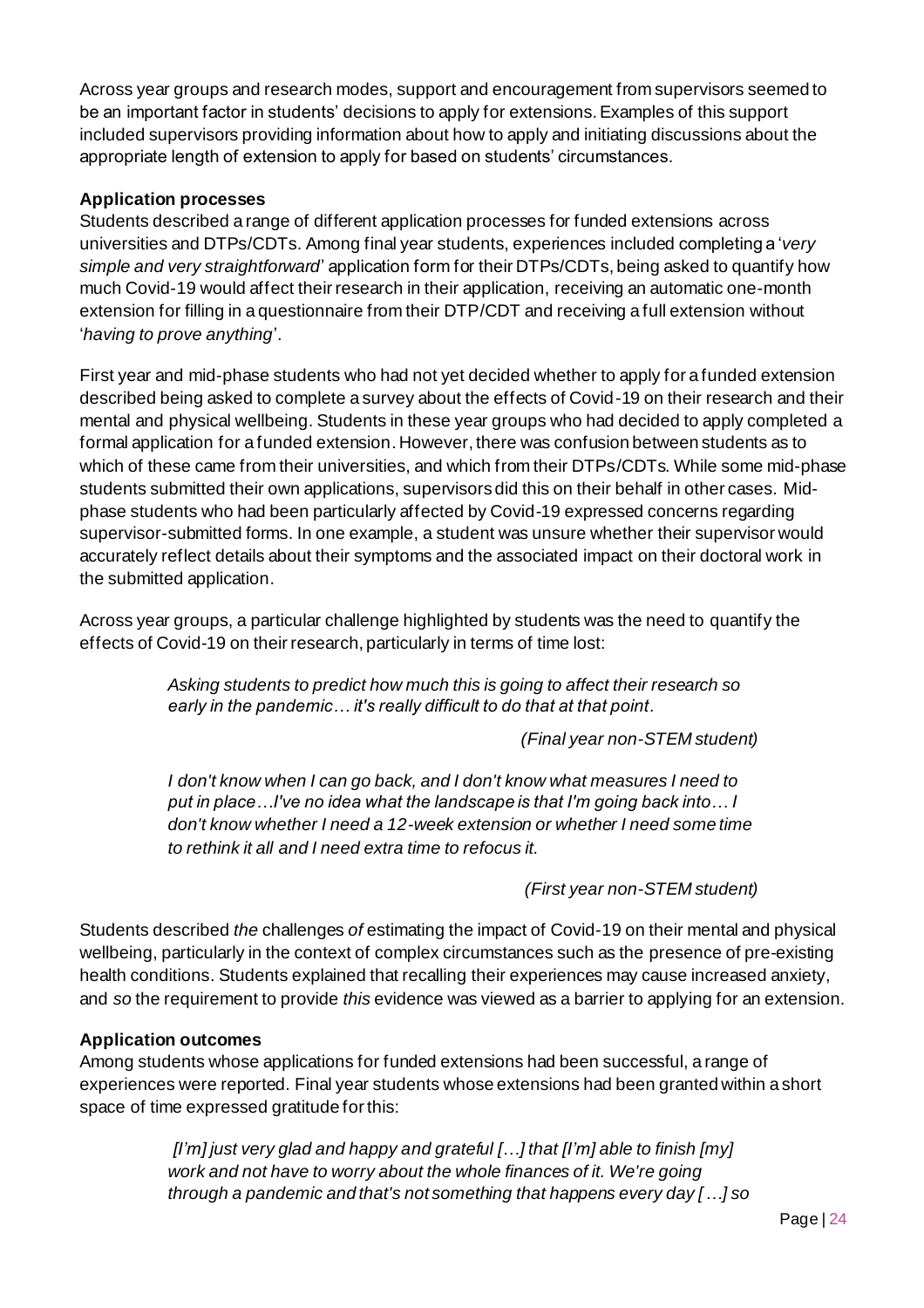*it's alleviated that stress as well. Obviously, everybody has their own different personal situations that they're going through. This is just something that has helped to not add to that.*

*(Final year STEM student)*

However, participants across year groups who had experienced longer waiting times before hearing the outcome of their applications – including those that were partially approved or rejected – expressed frustration and disappointment. In one case, a final year student reported a two-month wait before hearing the outcome, which was followed by a dispute in which their awarded extension was reduced from six to three months.

First year and mid-phase students who were still awaiting the outcome of their applications also described several challenges. These included an inability to plan their doctoral work, since timelines were unknown and this caused stress. While students expressed understanding for the scale and difficulties of the overall extension process, it was noted that updates on the decision-making timelines would have been helpful – '*something, a short email just to say, "We haven't forgotten you […] hang in there, and we're getting on with it"*'. First year and mid-phase students described a sense of abandonment as they waited for their extension outcomes:

> *Yes, I just felt really, really abandoned and all first-years are in exactly the same category, and it doesn't matter what you've been doing and what,*  [whether the pandemic] has affected [your research] a lot, because it just, it *hasn't just affected my PhD, it's affected, yes, my whole life. Yes, it's really difficult.*

> > *(First year non-STEM student)*

#### **Students who did not apply for extensions**

First year and mid-phase students described a range of reasons for deciding not to submit applications for funded extensions. This included uncertainty about whether they could access funded extensions, a lack of information and/or support regarding the application process, and being put off by 'horror stories' about lengthy applications. In cases where it had been possible to change the scope of their doctoral work, mid-phase students had decided not to apply for an extension as they hoped to finish their thesis within their original timeline.

First year, mid-phase and final year students also indicated that they had not applied due to a lack of information about eligibility, or because their universities, research councils or DTPs/CDTs had actively discouraged them. One final year STEM student decided to change the scope of their work instead of applying for an extension, based on the information provided by their university:

> *[The university are] only happy to extend if you have very crucial data analysis, basically, if you need lab work, without which you can absolutely [can] not graduate […] In the end, for me, I did not apply for an extension […] I'll just try to squeeze in the experiment in the time I have and see what happens, but that's something I can hopefully graduate without.*

> > *(Final year STEM student)*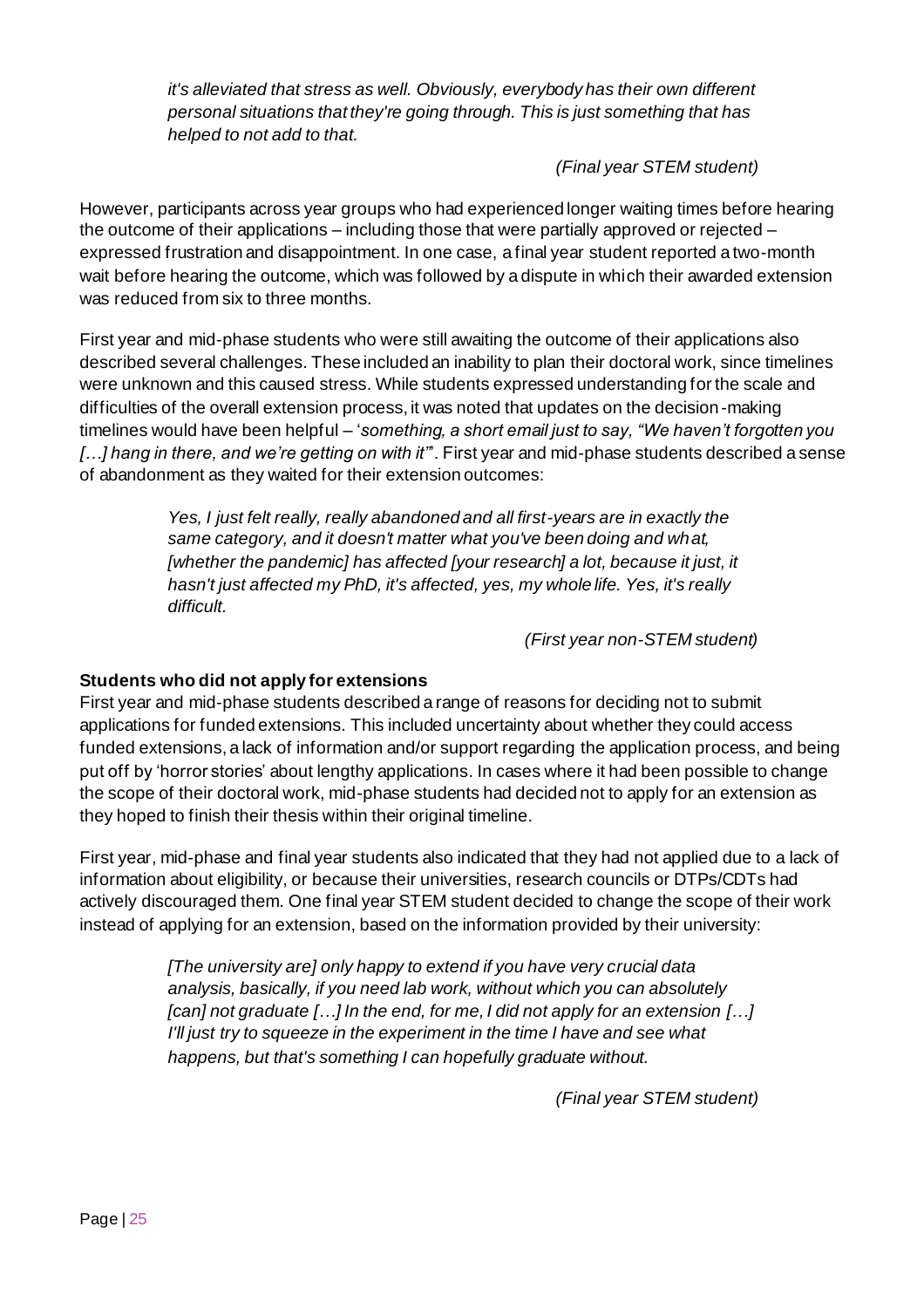#### <span id="page-25-0"></span>2.4.4 Views on the funded extension policy

While positive views on the extension policy were expressed by students whose applications had been successful (see Section 2.4.3), students across year groups and with a range of application outcomes expressed critical views of the policy. Across year groups, students suggested that the policy should not have prioritised final year students, as those at earlier phases of their doctoral studies had the same or a greater need for extensions. For example, as implied by the following student, final year students were more likely to have completed their planned work compared to first year and mid-phase students, and so may have faced less disruption:

> *Do people who are finishing in September really need that much of an extension, considering if you were to do this typical PhD path, your last six months are just writing? If you got to [that point], you should have enough data or whatever [is needed in] your field […] to write. […] There are people like us who are at the start [and] middle of the PhD and having to apply for it, rather than being given it, is a bit harsh, I think.*

> > *(Second year STEM student)*

Mid-phase students also felt that the conditions for accessing funded extensions were overly complex, which made it difficult for students to understand whether they were eligible or not. These complexities may explain why certain students who were eligible had assumed they could not apply for extensions, even when they were needed (see Section 2.4.3).

Across year groups, students further expressed the view that the policy should have been unrestricted, as all doctoral students would have been affected in some way by the pandemic – in terms of effects on their research, their personal circumstances or both. An alternative suggestion was that all doctoral students should have been given a six-month extension, which would end early if the full extension period was not required.

First year and mid-phase students – those who were waiting for their application outcome and those who had not yet applied – were also critical of the length of time offered by the funded extension policy. These students expressed the view that while an additional six months may be helpful for some students, the amount of time offered seemed 'arbitrary' given uncertainties around the global pandemic and potential disruptions to doctoral students' work.

> *I think that three or six months is like an arbitrary timescale, because nobody can say at this point in time what that is going to look like. We're going to be coming into the winter, things will change. I think that the extension is brilliant, that UKRI has recognised how this is going to impact [students], but the timescales, I'm not sure whether somebody who maybe is working in a lab […] it could adversely affect them for a longer period than say myself […] who's desk based.*

> > *(First year non-STEM student)*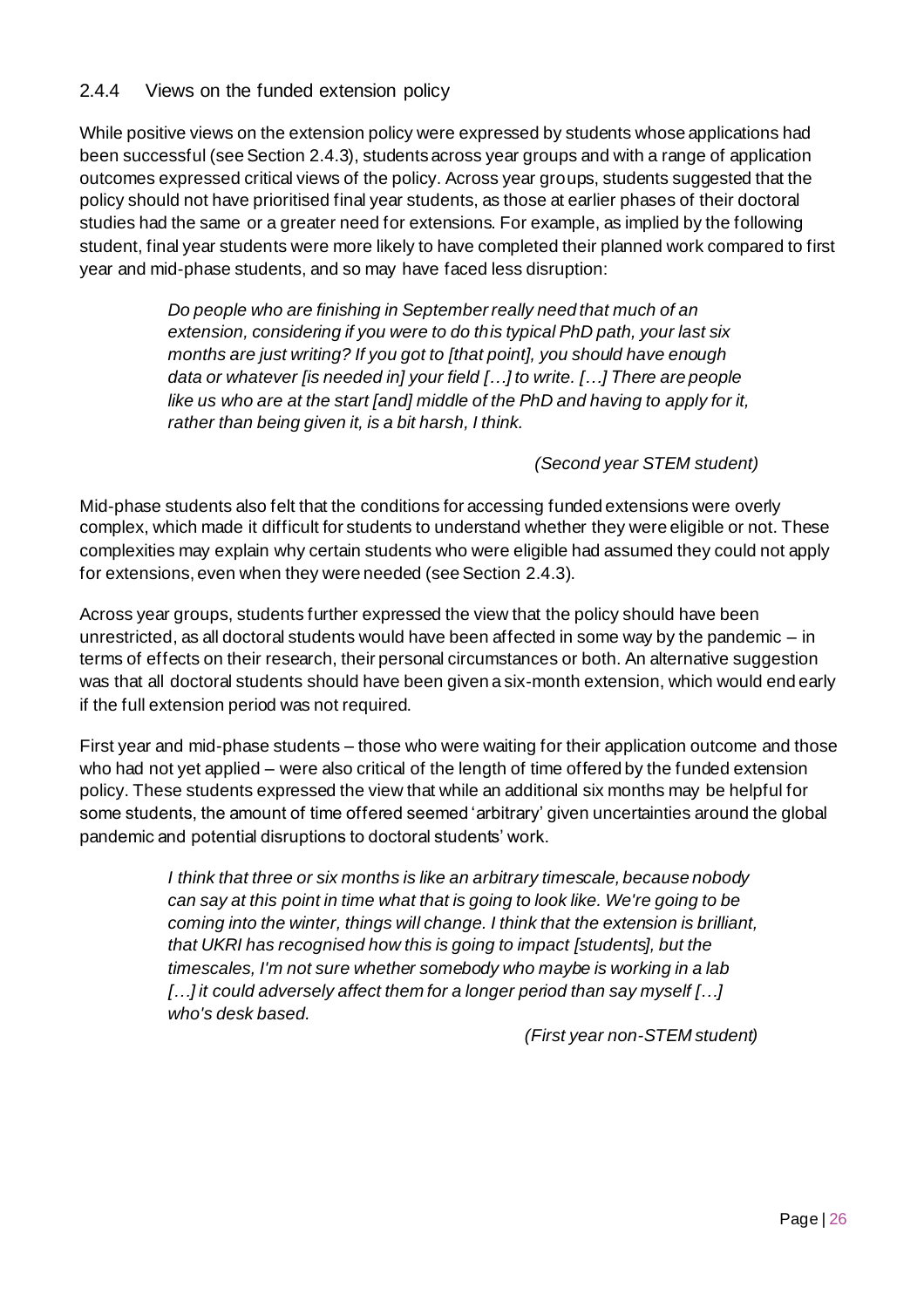# <span id="page-26-0"></span>**3 Conclusions**

In this final chapter, we summarise the key findings from the study (Section 3.1). Doctoral students valued the opportunity to participate in the study, so that they could express their views and describe their experiences. This was particularly the case for students from minority groups; for example, one view was that students with disabilities are often asked to provide input into consultations, but that their perspectives are rarely considered when decisions are made. In this chapter, we present recommendations for action based on students' experiences during the Covid-19 pandemic, and their views and experiences of UKRI's funded extension policy (Section 3.2).

# <span id="page-26-1"></span>3.1 Summary of key findings

#### <span id="page-26-2"></span>3.1.1 The impact of Covid-19 and lockdown

#### **Doctoral students' research was significantly disrupted due to Covid-19.**

Across subjects and research modes, doctoral students' planned research activities were cancelled, re-formulated or delayed (temporarily or indefinitely), with knock-on effects for the broader scope and longer-term timelines for students' doctoral research. For example, laboratory-based students were unable to proceed with practical work, and field-based students were unable to conduct face-to-face or overseas data collection. The closure of facilities such as libraries, archives and museums meant that desk-based and practice-based students were unable to proceed with key elements of their work. Where feasible, students re-formulated their original research activities – for example, moving from face-to-face to virtual modes of data collection – or worked on other elements of their doctoral work during lockdown. For students who were in the final stages of writing up their thesis, who had good home working environments and who had alternative access to resources, the impact of Covid - 19 on their research was less significant.

#### **The Covid-19 pandemic and lockdown had an overwhelmingly negative impact on doctoral students' mental and physical wellbeing.**

Negative effects on mental wellbeing included challenges due to pre-existing mental health conditions such as depression, anxieties related to Covid-19 (including those who lived with people who were shielding, or were shielding themselves), and dealing with loneliness due to social isolation. Students who contracted Covid-19 themselves suffered from lasting adverse physical health effects, while some student reported Covid-19 related bereavements. Other negative effects included physical problems due to poor working from home conditions, and a lack of physical exercise. Students from specific groups described particular challenges that had affected them during the pandemic. For example, students with caring responsibilities spoke about the difficulties of balancing childcare and home schooling with their doctoral work, including struggling to focus on their research because of competing priorities. Meanwhile, due to lockdown restrictions, students with disabilities and pre-existing physical health conditions were unable to access their usual medical treatment.

#### <span id="page-26-3"></span>3.1.2 Experiences of institutional support

#### **Supervisors were a key source of support for students during lockdown.**

Students reported positive experiences of support from supervisors who showed empathy and understanding, who were flexible with deadlines and expectations and who offered guidance on project management and contingency planning. Students with pre-existing mental health conditions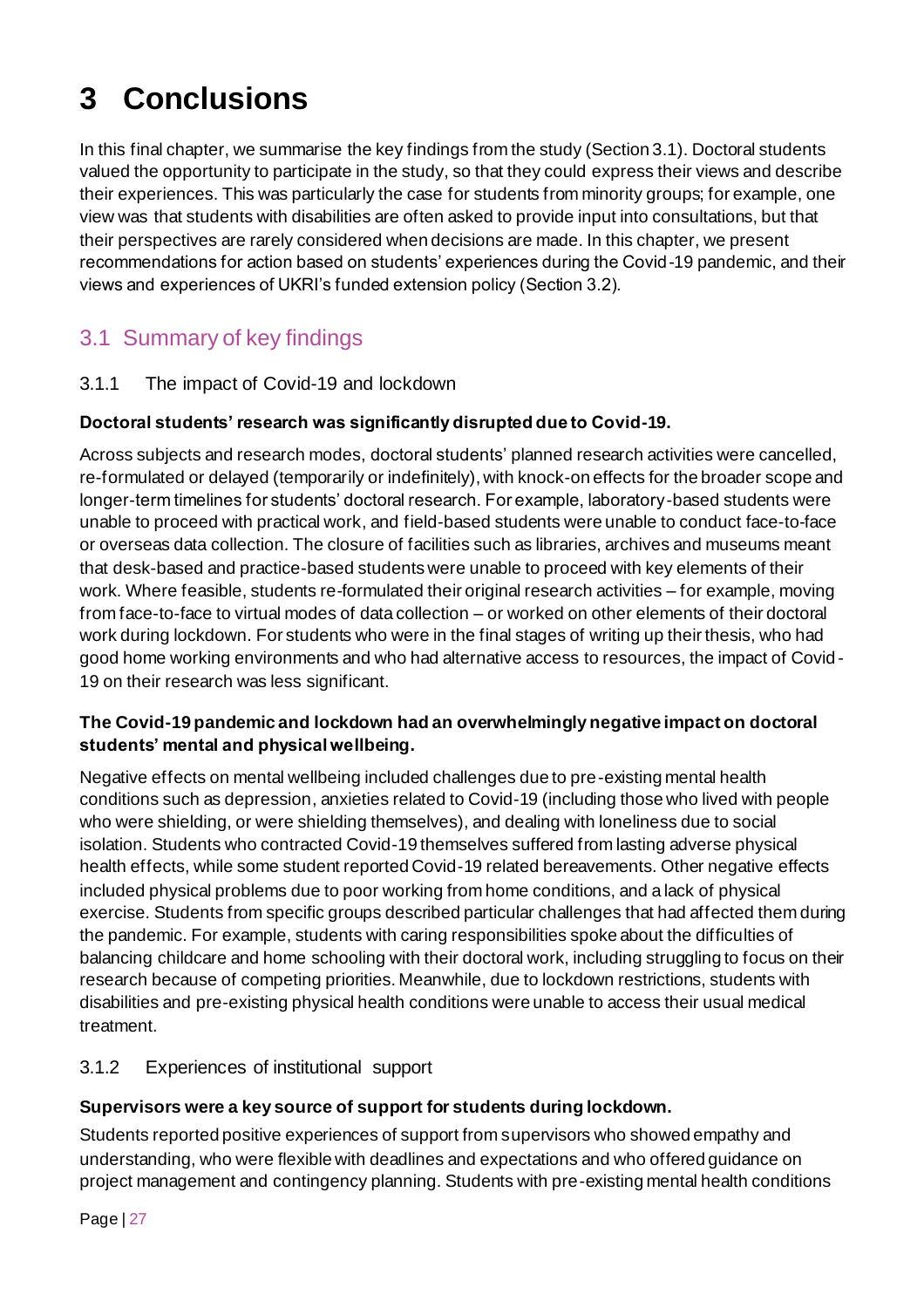and disabilities particularly valued pastoral care from their supervisors, including more frequent 'check-ins' and availability for meetings. However, support from supervisors was not always available – for example, when supervisors were dealing with their own Covid-19-related difficulties, and/or where pre-existing relationships between supervisors and students were poor. In these cases, students reported feeling unsupported and isolated.

#### **DTPs/CDTs, universities and departments provided important forms of support for students during lockdown – but not all institutions provided the same level of support.**

Positive experiences of institutional support included alternative access to university resources and equipment; additional financial support to buy working from home equipment; new and continued mental health and wellbeing support services; and regular, virtual meetings within departments. However, these forms of institutional support were not offered consistently across DTPs/CDTs and universities, or for all student groups. For example, desk-based students felt that field- and laboratory-based students were being prioritised in terms of access to resources. Students with caring responsibilities and students with health problems also felt unsupported, particularly when trying to find out whether additional support would be available to continue their doctoral research, or whether they would need to pause their doctoral research during lockdown.

#### **Students had mixed views and experiences of institutional return to work policies.**

Where provided, students appreciated clear information and regular updates from their universities about return to work policies. However, return to work policies were not always suitable for students' needs. Laboratory-based students reported that some 'Covid-secure' processes (such as one-way systems and shift-based access) meant it was difficult for them to complete their work. Students across year groups and subjects felt that phased return to work policies largely focused on undergraduate students and/or university staff, without clear explanations of why doctoral students were not being prioritised.

<span id="page-27-0"></span>3.1.3 Communications about UKRI's funded extension policy

#### **Students often received mixed messages and unclear information about the funded extension policy.**

Students reported that communications around the funded extension policy from official channels was sporadic, unclear – and in some cases, completely absent. Across subjects and year groups, students felt that poor coordination between UKRI, research councils, DTPs/CDTs and universities resulted in mixed messages and inconsistent information, particularly regarding eligibility criteria for non-final year students. Students also expressed frustration that they were unable to contact individuals at research councils or DTPs/CDTs directly for information or clarifications. A lack of transparency regarding decision-making processes, including demographic information on which students had received funded extensions, was perceived as a key gap in communications.

#### **Where provided, students appreciated regular, clear communications about the funded extension policy.**

Clear, regular email communications about UKRI's funded extension policy, including eligibility criteria for students in different year groups, were appreciated by students. Students reported other forms of positive communication, such as virtual departmental meetings, in which students could ask questions and seek clarifications about the extension policy. Students also valued support from supervisors to discuss eligibility and to prepare their applications for funded extensions.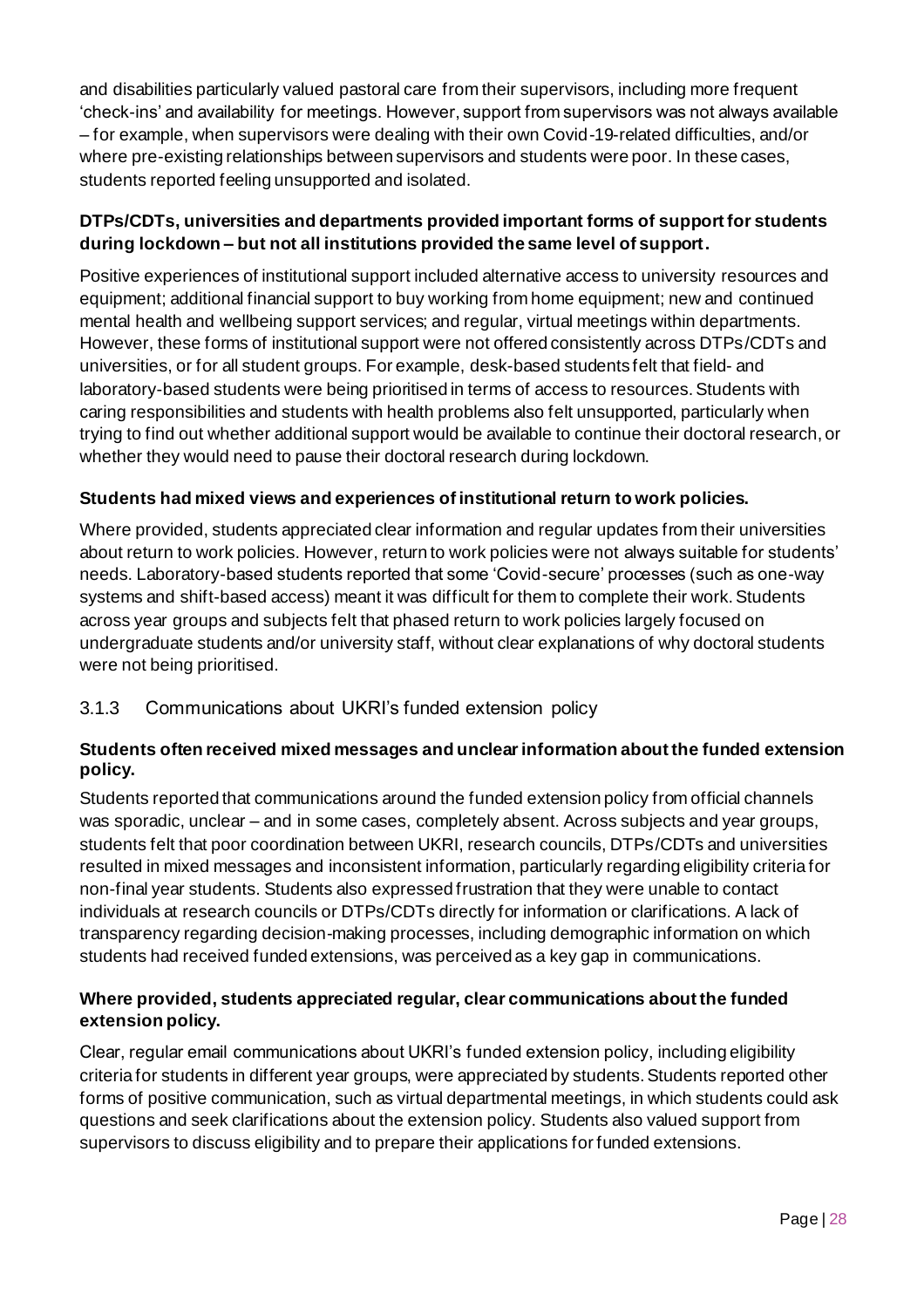#### <span id="page-28-0"></span>**In light of conflicting information, there was confusion about which groups could access funded extensions, and how to do this.**

Final year students were aware that, if they were due to finish before March 2021, they were able to apply for a funded extension. By contrast, first year and mid-phase students were uncertain about who could apply for a funded extension. While these students were aware final year students could access funded extensions, there was inconsistent information about the availability of funded extensions for non-final year students. This uncertainty may be a consequence of the inconsistent communications regarding the policy outlined above. Additionally, students reported different processes for accessing funded extensions across and within institutions, which may have further contributed to students' confusion. For example, students described university- and/or DTP/CDTspecific approaches such as a blanket extension for all final year students or allocating extensions to final year students on a case-by-case basis.

#### **Students experienced a variety of application processes. Burdensome applications and lengthy decision-making processes were challenging for students, while simple application processes and timely decision making were valued.**

Students across year groups described having to complete multiple and/or lengthy questionnaires and application forms in order to request a funded extension. Students were often asked to report 'time lost' on their doctoral research during the pandemic to justify an application for a funded extension, which could be a challenge. For example, it was difficult for students with disabilities to quantify impacts on health and wellbeing, particularly for those with chronic illnesses and those unable to get a doctor's note. It was noted that reflecting on and quantifying the effects of the pandemic on health and wellbeing could be traumatising for students. Students who experienced lengthy waiting times before hearing the outcome of their application described stress due to the uncertainties this created, including financial insecurities and an inability to re-plan their doctoral work.

Students whose applications for funded extensions had been successful expressed gratitude for the policy, as it meant that they were able to continue and complete their doctoral research with the knowledge that they would be financially secure during their final months of study. Students appreciated being awarded extensions without needing to fill in an application form, or only bein g asked to complete a short questionnaire. Short timeframes for communicating decisions about funded extensions were also valued by students.

#### **Students were critical of the prioritisation of final year students and the length of time offered by the extension policy.**

Across year groups, students felt that the funded extension policy should not have prioritised final year students. One view was that those at earlier phases of their doctoral studies had a greater need for funded extensions, and so should have been prioritised instead. Another view was that all doctoral students would have been affected in some way by the pandemic, and so it was not appropriate for the policy to prioritise according to year group. First year and mid-phase students were also critical of the length of time offered by the funded extension policy. While it was felt that an additional six months may be helpful for some students, the amount of time seemed 'arbitrary' given uncertainties about the pandemic and potential disruptions to students' work.